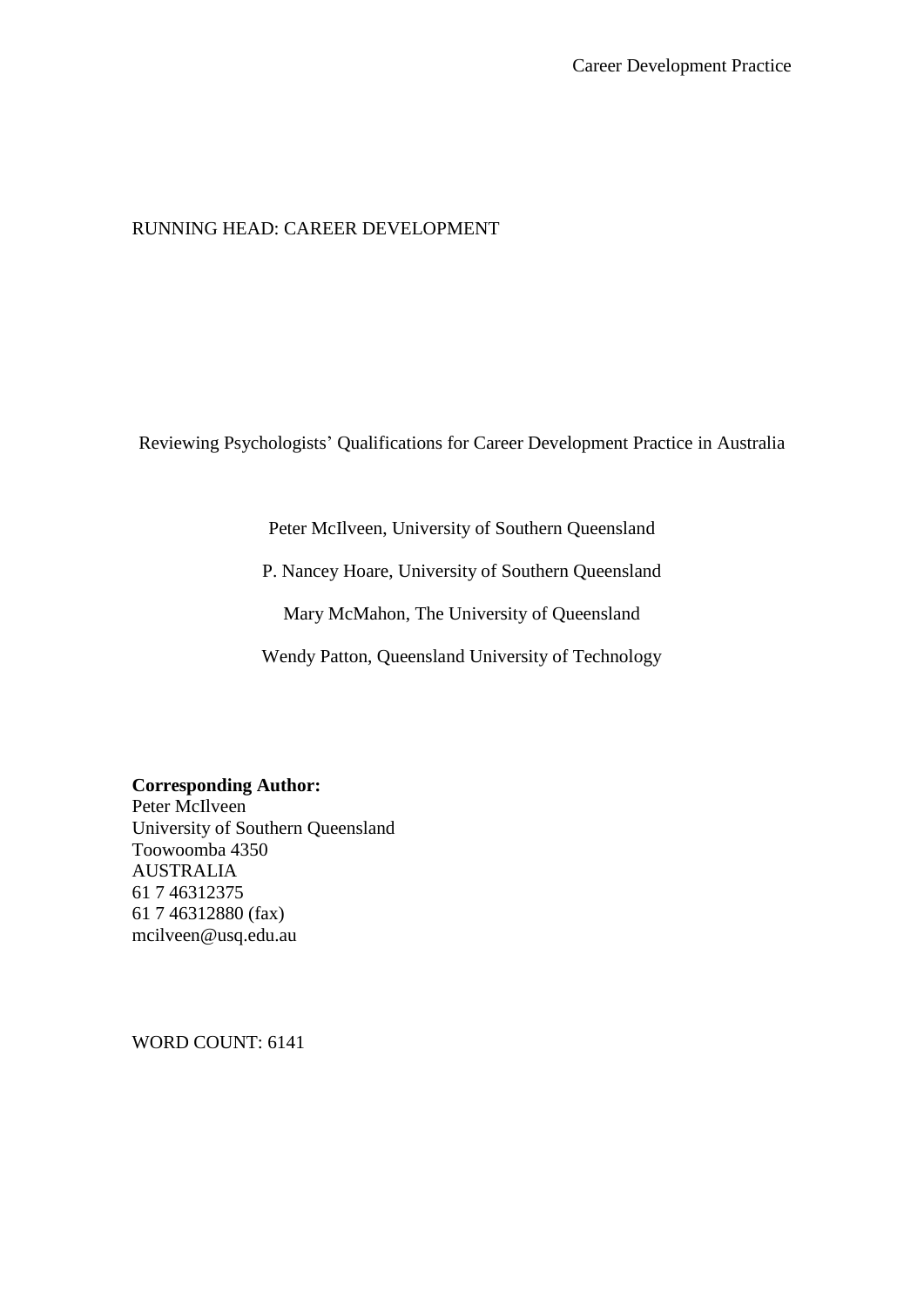### Abstract

Vocational psychology and the practice of career development are important dimensions of the psychology discipline and profession. This paper contains an overview of Australian career development practice in light of recent trends, particularly the formalisation of career development practice amongst professions other than psychologist. Given the advent of the Professional Standards for Australian Career Development Practitioners, a review of postgraduate degrees in organisational, developmental and educational, and counselling psychology was conducted to determine their correspondence with the competencies presented in the Standards. The review revealed significant consistency with generic competencies. Degrees in organisational psychology provided the broadest correspondence; however degrees in counselling, developmental and educational psychology had lower levels of correspondence on specific competencies. The implications of the review are discussed in light of the evolution of the career development industry and psychologists' standing in this field.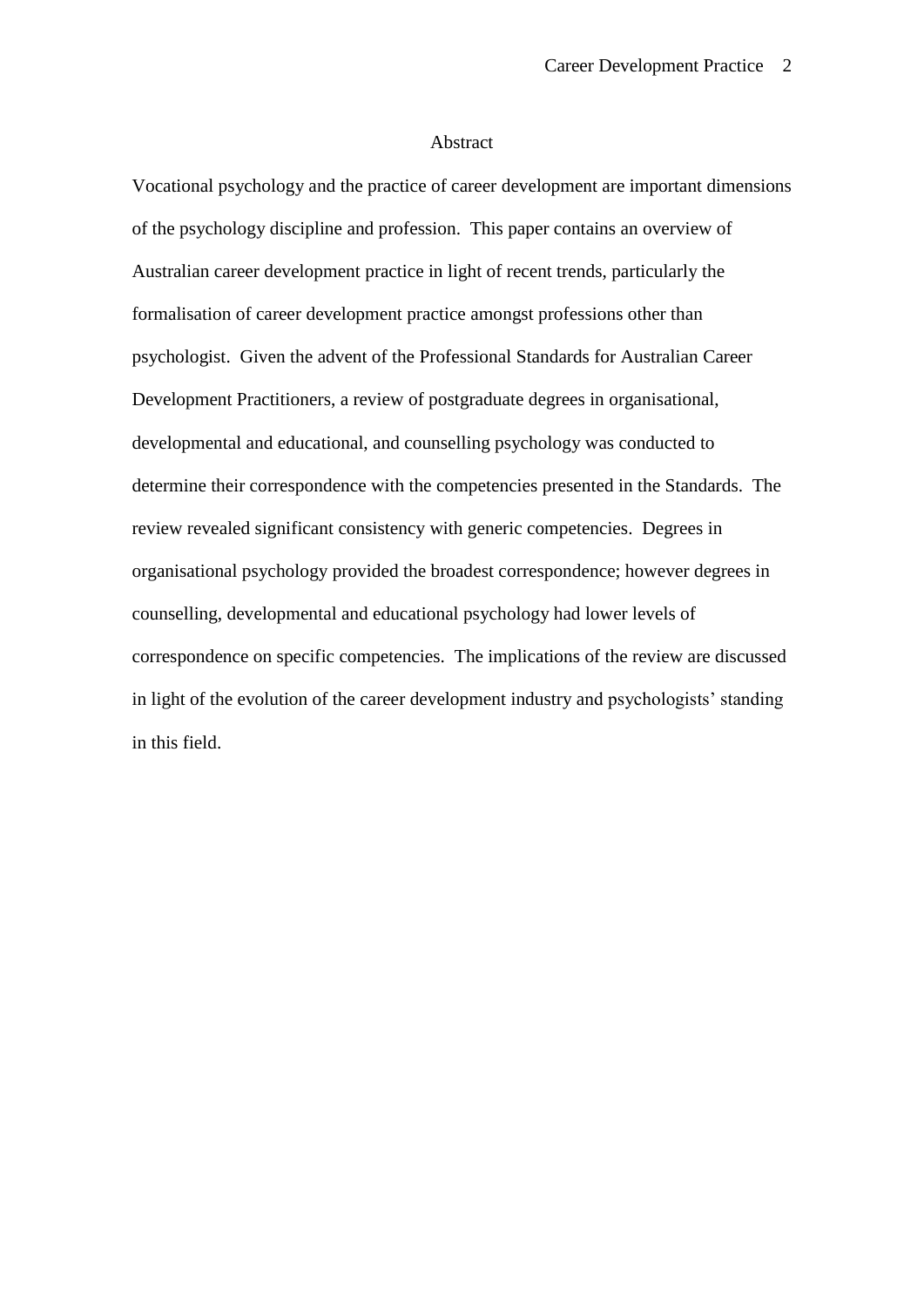Reviewing Psychologists' Qualifications for Career Development Practice in Australia

The need to improve the quality of education and training for practice in the field of career development was highlighted in the international review of career guidance services conducted by the Organisation of Economic Cooperation and Development (OECD, 2004). Subsequent to the OECD's (2002) review of Australia's career development industry there have been a number of significant changes in the domestic scene. Most notably, Australia is currently witnessing the organisation of a new profession *Career Development Practitioner*, particularly with the establishment of Professional Standards for Australian Career Development Practitioners under the aegis of the Career Industry Council of Australia (CICA, 2006). Although the professional activities of career development are not new to psychology—particularly the subdiscipline vocational psychology—the published stipulation of entry-level qualifications, continuing professional development, and competencies for practice within the Professional Standards presents both an opportunity and a threat to the more established profession of psychologist in Australia. In the context of recent changes in the career development industry in Australia, it is therefore timely to reflect on the education and training of psychologists. In this paper, we firstly overview significant changes in the career development industry in Australia and the concomitant requirements of the Professional Standards for Australian Career Development Practitioners. Secondly, we report on a review of the postgraduate degrees available for psychologists. We conclude with a discussion of the implications.

For the purpose of this paper we refer to the definition of career development as "the lifelong process of managing learning, work, leisure, and transitions in order to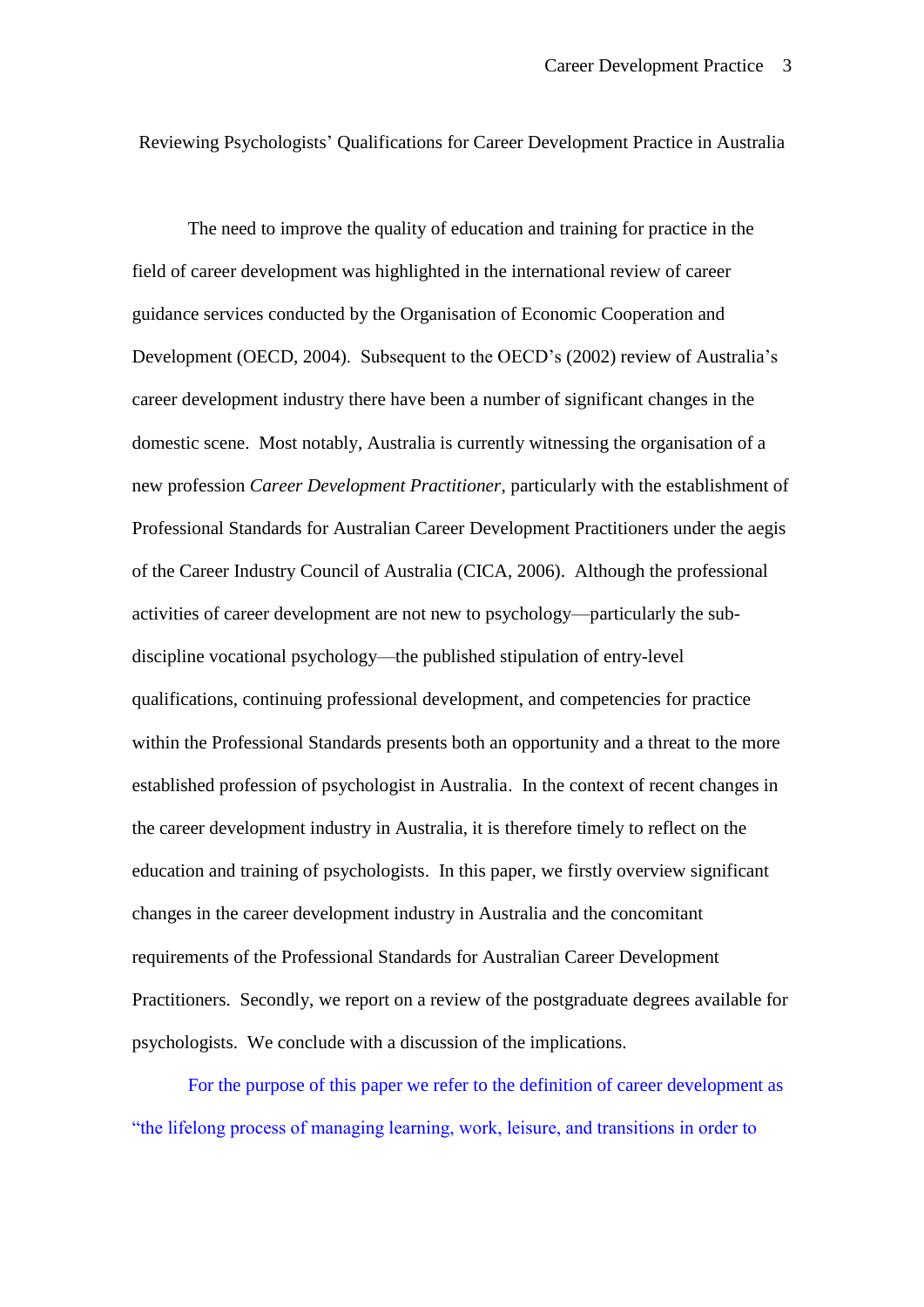move towards a personally determined and evolving future" (CICA, 2006, p. 38). According to the Standards, a career development practitioner is a direct service provider who facilitates career development and, as a broad professional entity, may include amongst others occupations such as "career counsellors, employment counsellors, career educators, career information specialists, career management consultants, career practitioners, rehabilitation counsellors, work development officers" (CICA, 2006, p. 38). Typical career development practices can include career assessment, career counselling, and career education with individuals or groups, or the design and delivery of career information services (e.g., occupational classifications). Career development services can be delivered in a variety of settings such as educational institutions, workplaces, rehabilitation services, and mental health services. Many psychologists perform those professional activities. Indeed, psychologists have made a long-standing contribution to career development practice and vocational psychology in Australia (e.g., the development of psychometric instruments); however some scholars (e.g., Athanasou, 2008; Patton, 2005) have indicated that the position of psychologists in the field has been challenged due to a declining interest in the discipline and the rise of other professionals in the field.

### *Career Development and Post-industrial Society*

The world-of-work in the post-industrial society is markedly different from that of previous eras. Individuals are now confronted by globalisation, deregulation of labour markets, privatisation, technological advances, changing employment patterns, changing organisational forms and structures, demographic and labour market changes, changing balance of work and non-work life, changing psychological contracts, increased job insecurity, and changes in education (Storey, 2000). In this "new" world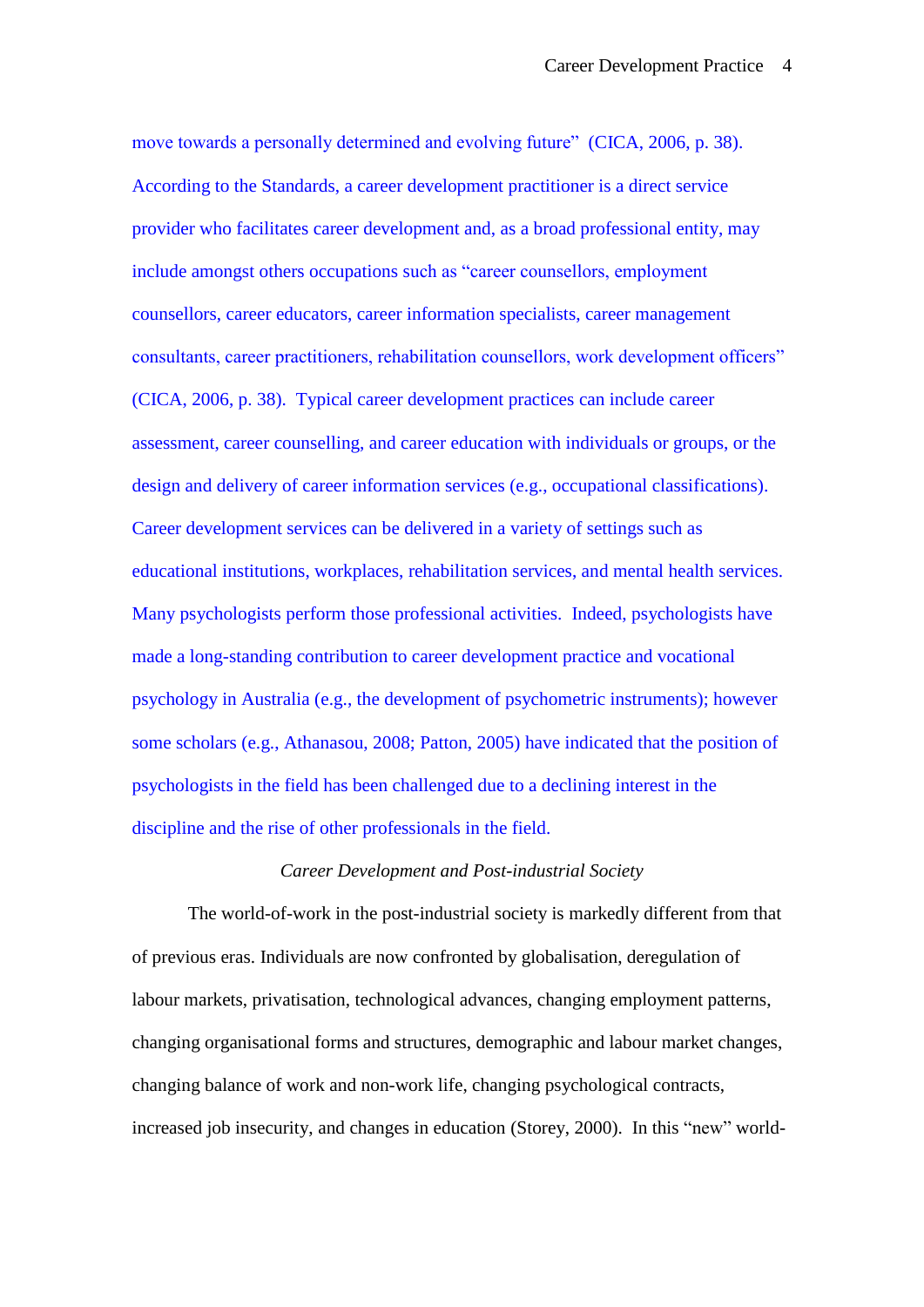of-work, the relative predictability of occupational certainty experienced by previous generations has given way to the flux and change inherent to the "knowledge society" and post-industrial economies.

Indeed, the human capital reform agenda of the Council of Australian Governments (2005) clearly indicates political pressure to move Australia toward new social, economic, and educational paradigms. Within the Australian industrial landscape, for instance, the evolution of work is typified by the rise of Enterprise Bargaining in the 1980s and 1990s, the emergence of Australian Workplace Agreements in the  $21<sup>st</sup>$  century, and the repositioning of the traditional Award schemes. Career development theory and practice within Australia must likewise evolve abreast all this change (McMahon, Patton, & Tatham, 2003). There are, of course, significant attendant implications for the education, training, and professional development of psychologists within Australia, as well as internationally (DeBell, 2006), and it is our intention to address some of the implications within this paper from the perspective of how psychologists are educated and trained.

### *Career Development in Australia and Public Policy Initiatives*

The Career Industry Council of Australia (CICA) aims to promote a career development culture within Australia and to represent a diverse array of professional associations, as one voice. CICA consists of 11 Member Associations, namely: Australian Association of Career Counsellors, Australian Capital Territory Career Education Association, Career Advisors Association of New South Wales, Career Educators Association of the Northern Territory, Career Education Association of Victoria, Career Education Association of Western Australia, Graduate Careers Australia, National Association of Graduate Careers Advisory Services, Queensland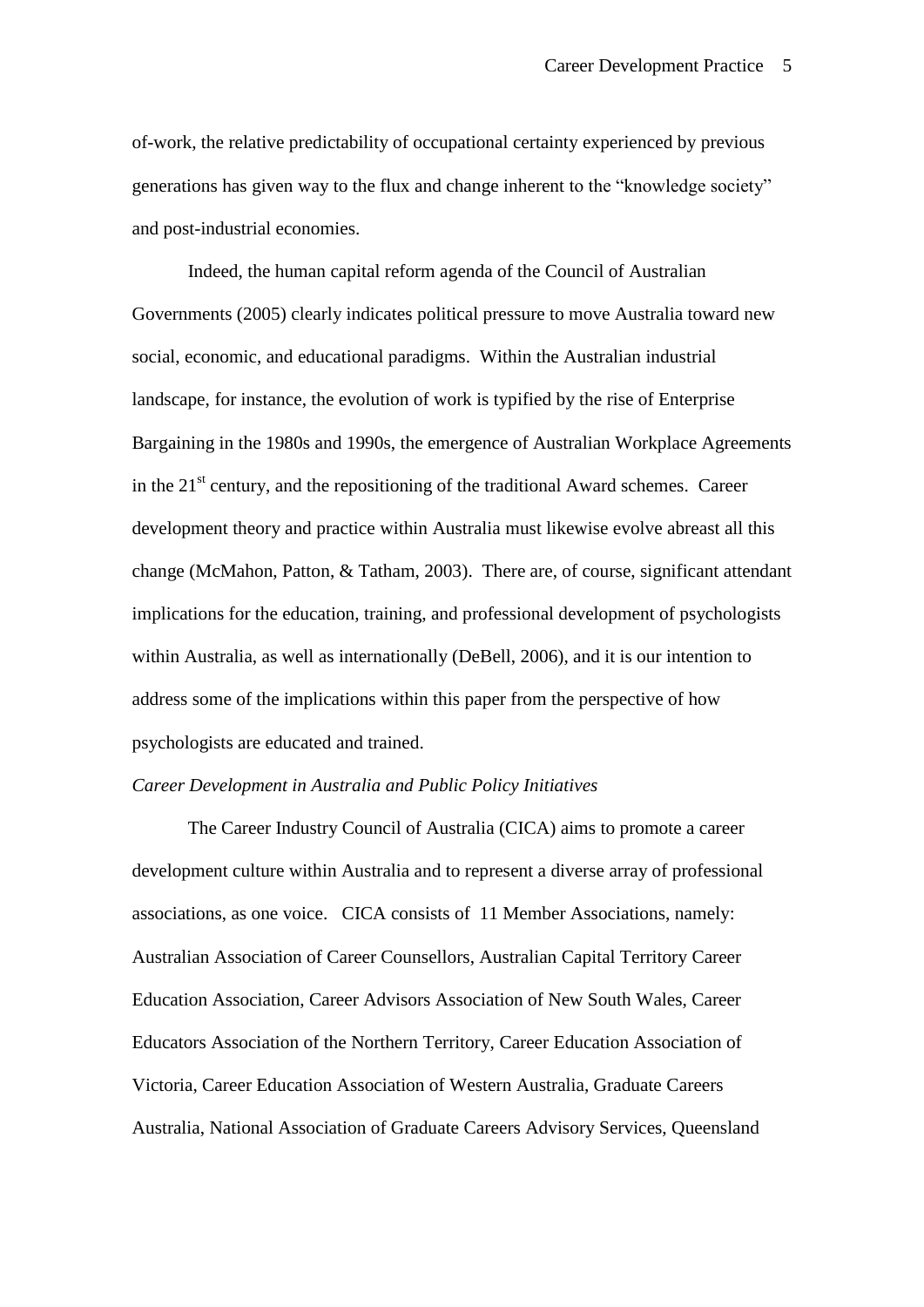Association of Student Advisors, Queensland Guidance and Counselling Association, and the Rehabilitation Counselling Association of Australasia. Whilst individual psychologists who are members of the various Member Associations within the Career Industry Council of Australia are rightly represented according to their affiliation with their particular Member Association, the professional interests and needs of psychologists per se cannot be addressed specifically because the Australian Psychological Society (APS) is not a Member Association of CICA. Patton (2005) has asserted that these issues should be addressed by the psychology profession; presumably such representation would come from the APS.

In recent years, career development has come under close scrutiny from policymakers interested in its capacity to deliver outcomes as a vehicle for personal and national productivity (Watts, 2000, 2005; Watts, Sweet, Haines, & McMahon, 2006). In this regard, international reviews of career development services have been undertaken by the Organisation for Economic Cooperation and Development (2004), the World Bank (Watts & Fretwell, 2004), the International Labour Office (Hansen, 2006), and the European Commission (Sultana, 2004). Increasingly, career development is being viewed as a "sociopolitical instrument for advancing national goals" (Savickas, van Esbroeck, & Herr, 2005, p. 83). Thus, there is increased recognition that career development benefits individuals, as a private good, and also benefits society and government, as a public good (Watts, 1999). Though some psychologists would cautiously approach the notion of the profession being touted as a socio-political instrument, it is difficult to imagine the profession being unaffected by, or disengaged from, economic and social issues and resultant public policy initiatives (cf. Medicare for clinical psychology services).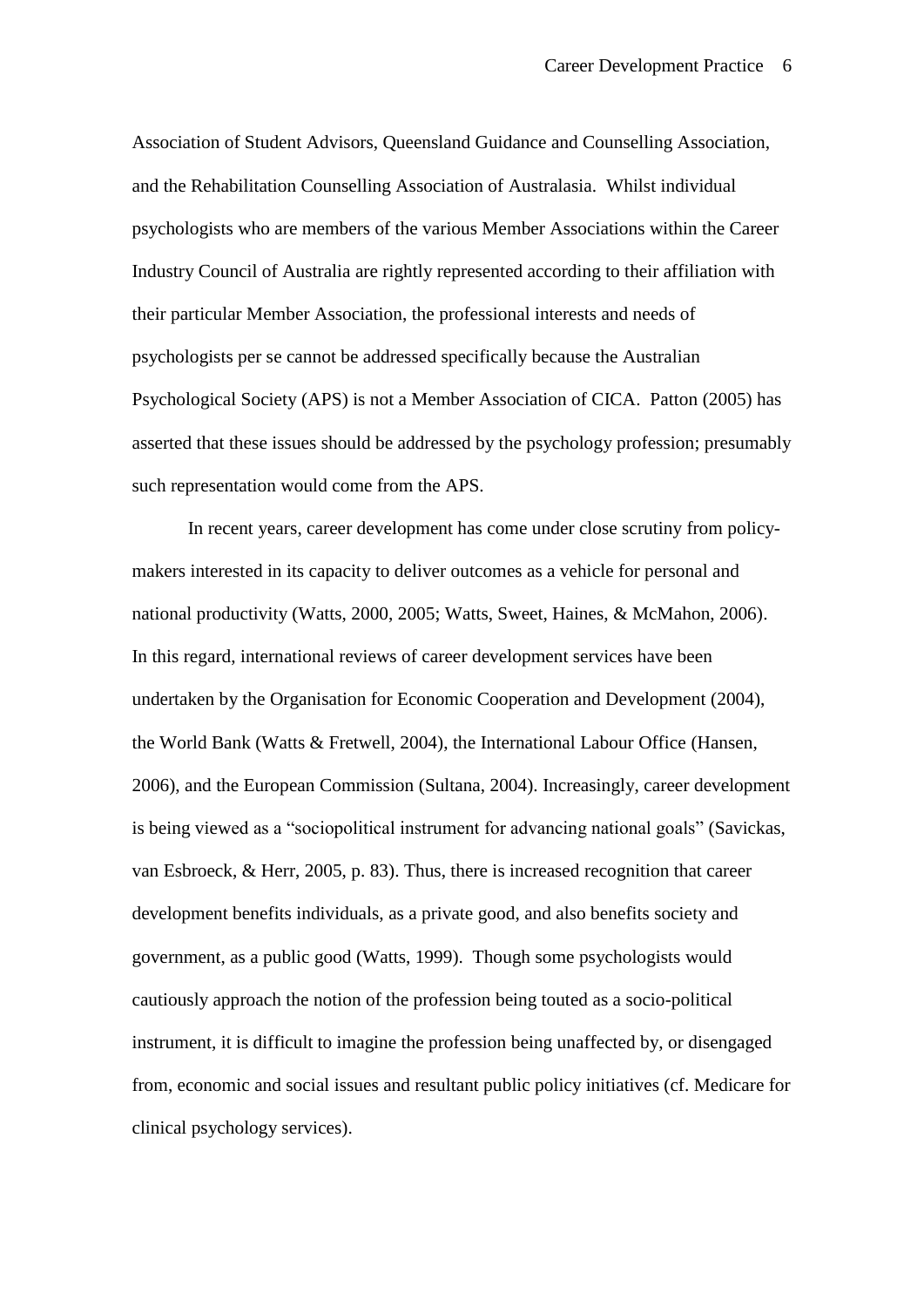Australia is no exception when it comes to positioning career development practice as a vehicle for private and public benefit. Indeed, the macro-economic value to Australia of career development is putatively positive (Access Economics, 2006; Department of Education Science and Training, 2006). Notwithstanding the criticism Australia received from the OECD (2002) for the limited infrastructure underpinning the provision of career development services, Australia has demonstrated international leadership in promoting a career development culture (McMahon, 2005) and the construction of publicly accessible services. For example, the Australian Government has invested in a National Career Information System, presented for free public use as the website *My Future* (www.myfuture.edu.au). Furthermore, in response to the "skills" shortage" within various industries, the Australian government has also funded a network of career information services under the imprimatur of *Careers Advice Australia*. These distributed services provide career-related information to Australians seeking information on how to enter various industries, typically those demanding labour supply. Perhaps the most optimistic vision of the career development industry and its contribution to nation-building in a knowledge-economy, is the *Australian Blueprint for Career Development* (Miles Morgan Australia, 2006). Under the auspices of the Ministerial Council for Education, Employment, Training, and Youth Affairs, the Blueprint sets out those career competencies deemed necessary for Australian citizens' engagement in lifelong career development, integrating notions of lifelong education and employability (McMahon, Patton, & Tatham, 2003).

In response to the OECD review of the training infrastructure for career development practitioners, the Australian Government funded the development and provision of *Australian Career Development Studies* (ACDS), which is a free online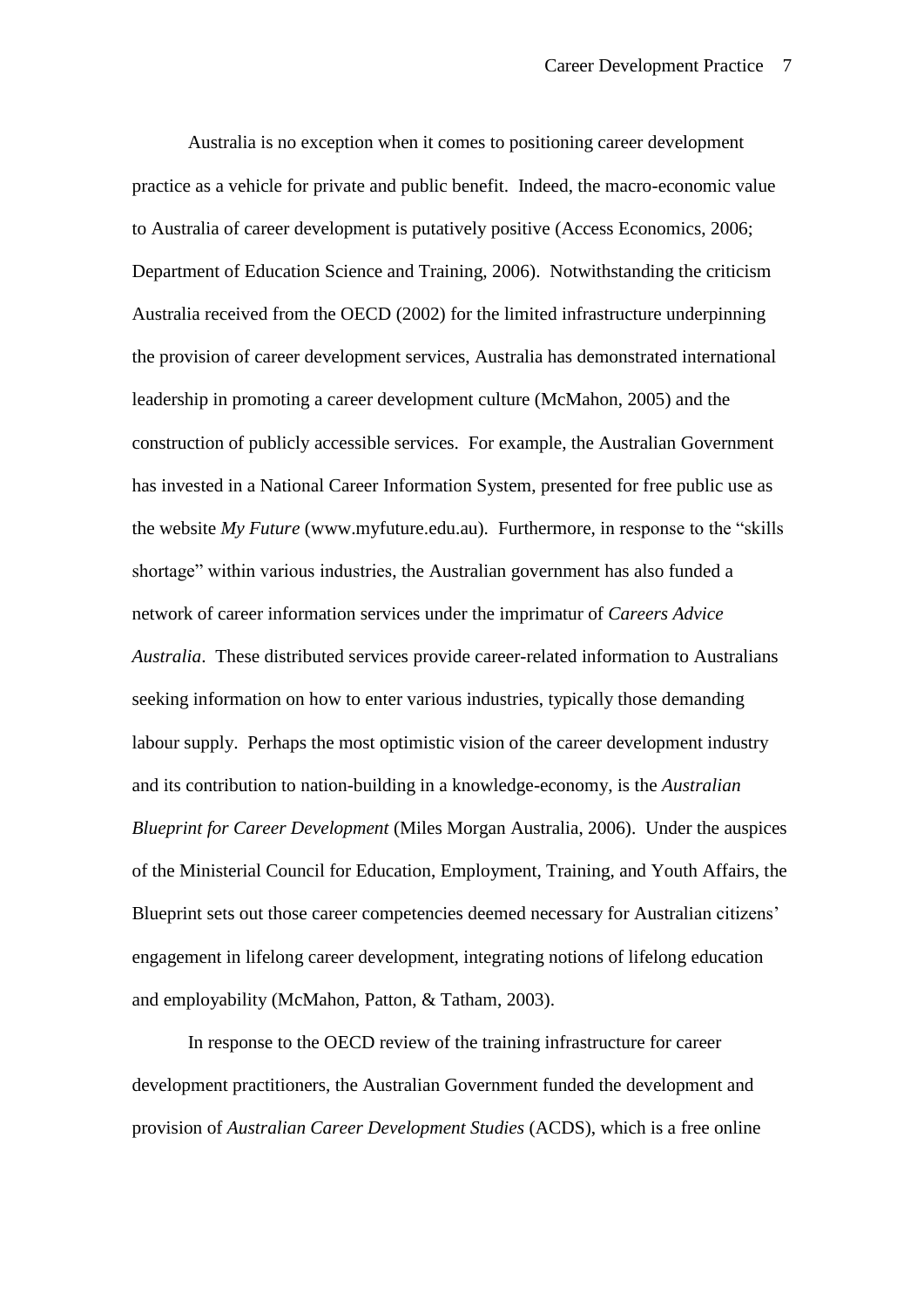education resource (www.career.edu.au). The ACDS contains modules that range from an introduction to career development for curious individuals, parents and family, or interested supporters (e.g., sports coaches, community group leaders); through to a formal training module that may be assessed for a Certificate IV in Employment Services delivered by Registered Training Organisations; and upward to a module that may be assessed and granted credit as a postgraduate unit by universities registered as providers. The ACDS is a laudable achievement of public policy and is further evidence of a developing career development culture and infrastructure in Australia. *Professional Standards*

In addition to the aforementioned initiatives, the Australian Government has supported and funded CICA to develop and implement *Professional Standards for Australian Career Development Practitioners* (CICA, 2006). The political and policy impetus for the development of the Standards arose in response to the OECD review and, moreover, a request by then Commonwealth Minister for the Department of Education, Science, and Training (The Honourable Dr Brendan Nelson) that the industry self-regulate. A process of broad and inclusive consultations with industry stakeholders, commencing with the *National Forum for Career Practitioners* in 2005, resulted in the CICA releasing the Standards in 2006, with revisions in 2007. Though the Standards pertain directly to organisations under the aegis of CICA, their publication in the public domain, and their acknowledgement by the Commonwealth Government of Australia through its funding their creation, means that Australian psychologists should at least be aware of this new entity in a professional field in which they have traditionally claimed competence to practise, if not dominated.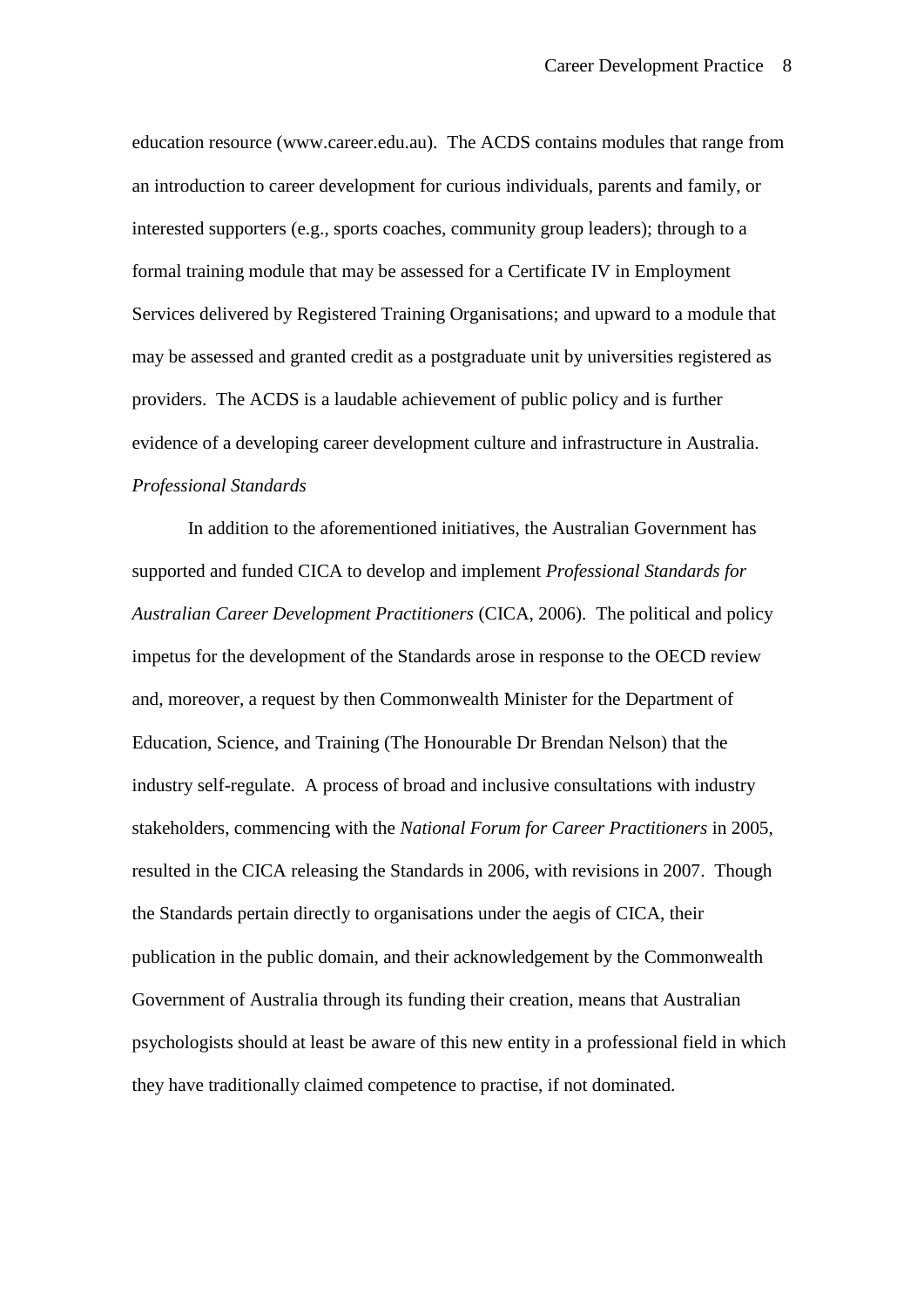The Professional Standards are consistent with those of other peak international career development bodies (e.g., International Association for Educational and Vocational Guidance, National Career Development Association of the United States). Three important components of the Professional Standards are germane to this paper: entry-level qualifications, continuing professional development, and competencies.

The Professional Standards stipulate that the minimum entry-level qualification for Professional Career Development Practitioners is: (a) a Graduate Certificate specifically in career development studies, or (b) a Vocational Graduate Certificate specifically in career development studies, or (c) an alternative pathway to professional status which includes (i) relevant postgraduate degree qualifications, (ii) significant career industry experience, and (iii) continued professional development of knowledge and skills apropos of the Professional Standards. The alternative pathway is akin to the model used by the Colleges of the APS. The Professional Standards also stipulate the minimum-entry qualification for an Associate Career Development Practitioner; however it is qualification for "professional" status that is of focus in this paper.

The Professional Standards provide guidelines in seven *Core Competencies* of a career development practitioner, and include: (a) career development theory, (b) labour market, (c) advanced communication skills, (d) ethical practice, (e) diversity, (f) information and resource management, and (g) professional practice. The Professional Standards also stipulate competencies that are deemed *Specialisations*. The Specialisations include: (a) assessment, (b) counselling, (c) working with people with disabilities, (e) project management, and (f) employer liaison. Without any doubt, there are areas of consistency with the competencies of psychologists generally as well as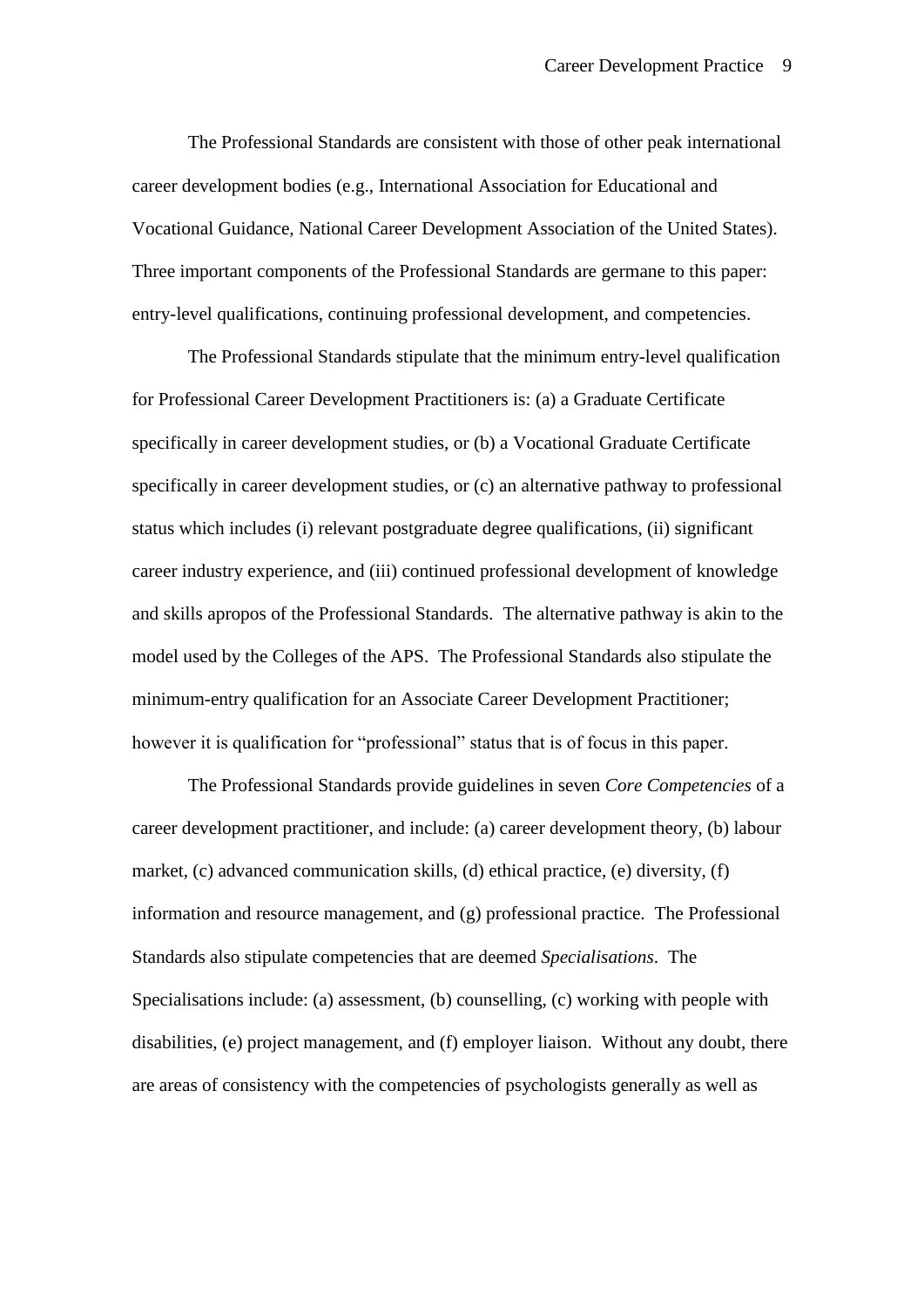those identified as specialists. In this paper, we will elucidate the areas of consistency and insufficiency through a review.

### *Psychology, Career Development, and Training*

For over a century, psychology has maintained a significant association with career development through its various scientific disciplines (e.g., vocational psychology, organisational psychology) and the professional disciplines that provide career development services. Within Australian psychology generally, there is a healthy volume of research pertaining to career development: for examples see Prideaux and Creed (2002) and Taft and Day (1988). Indeed, vocational psychology, and associated fields, was recently recorded as representing 10% of the research expertise of academics teaching the specialist discipline of organizational psychology (Carless & Taylor, 2006). Furthermore, the APS has acknowledged the centrality of work in peoples' lives and related psychological issues for research and practice (Winefield et al., 2002).

Historically, it has been that practitioners mainly enter the field of career development from professions such as psychology, social work, and education, with little or no previous training specific to career development. As it did to other nations, the OECD (2002) criticised Australia for the inconsistency of training and the lack of a clear qualifications framework, reporting as follows:

The professional standards in different sectors conspicuously lack any coherence or consistency. They range from TAFE and Queensland schools, where career counselling is offered by registered psychologists who are over- and/or inappropriately qualified for the task, to other sectors where no qualifications are specified at all. Too often, qualifications from apparently related fields seem to be regarded as proxies for guidance qualifications, without any verification of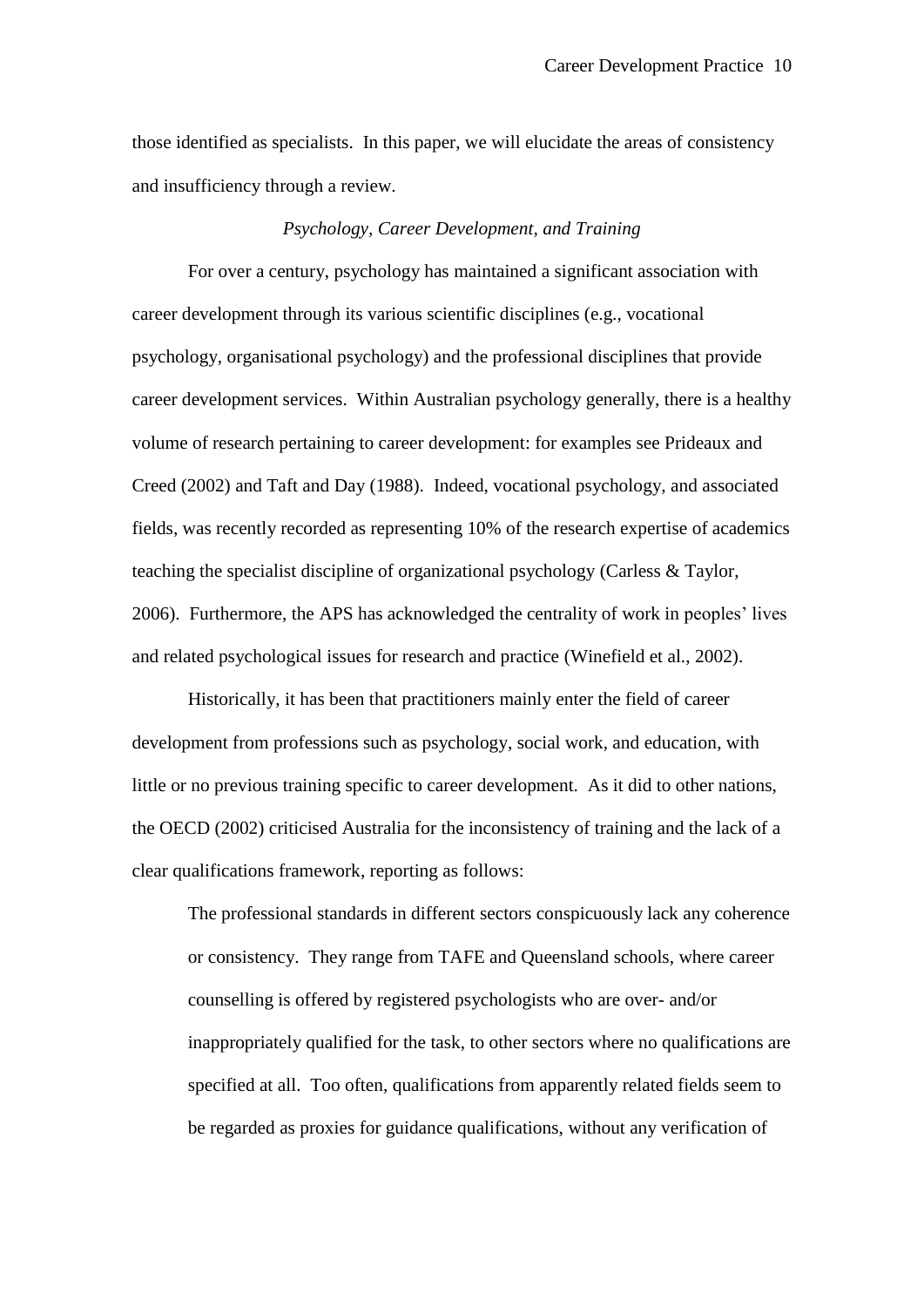whether they assure the requisite competencies or not. This risks undermining the field's credibility in the eyes of fellow-professionals and the general public (p. 22).

The OECD report paradoxically suggested that Australian psychologists may be overqualified in some sectors. We hasten to emphasise that this assertion did not equate to a conclusion that psychologists were unqualified. Instead, it meant that practitioners with masters or doctorate qualifications may have superior degree qualifications per se, but not necessarily with sufficient content specific to the requirements for the career development industry. It is a complex point and one that requires careful consideration; and we pursue the point in this paper.

Patton (2005) noted that, within Australia, postgraduate degree qualifications specifically in career development were offered by Education Faculties; and Psychology Departments offered no specific degree majors, but only a limited number of elective units within degree programs. Postgraduate Certificates specialising in career development studies, also articulating upward to higher degrees such as Master/Doctor of Education, were (at the time of writing this paper) variously offered by the Faculties of Education at Edith Cowan University, RMIT University, Australian Catholic University, Queensland University of Technology, University of Southern Queensland, and Victoria University. With regard to psychologists' training in career development practice, there are three Colleges of the APS that claim career development (variously described) as a professional area and competency within their respective purviews (viz, Colleges of Counselling Psychologists, Educational and Developmental Psychologists, and Organisational Psychologists). Given that the APS Colleges play a significant role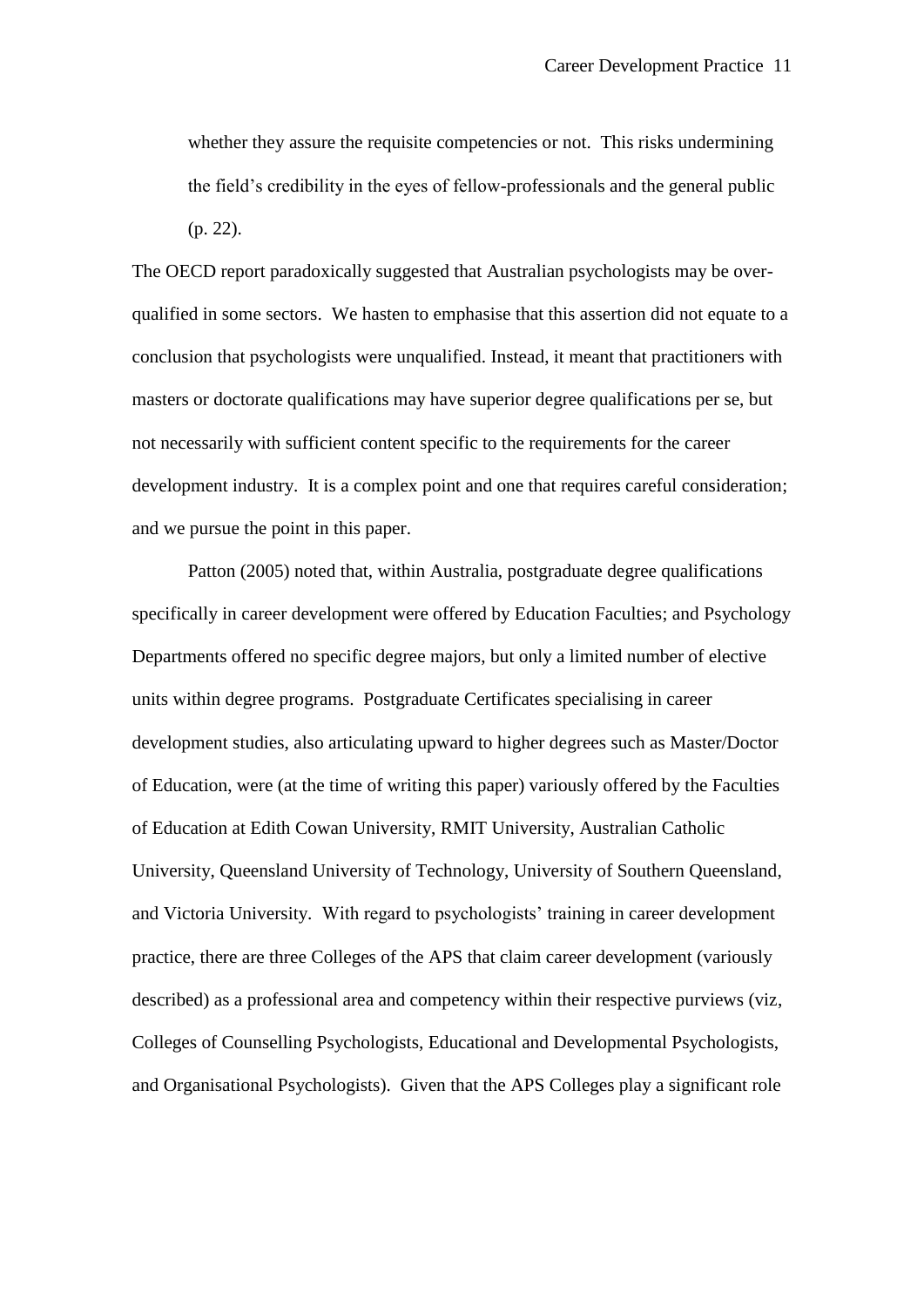in determining the content of postgraduate degrees, we now overview the requirements for those Colleges.

# *Organisational Psychology*

A survey of organisational psychology postgraduate students' practicum work revealed substantial vocational assessment and counselling activities, with 30% and 47% of two samples indicating they had undertaken this type of professional learning experience (Carless et al., 2003). When we initially cross-referenced a descriptive study of postgraduate degrees in industrial and organisational psychology (Carless & Taylor, 2006), we found that the compulsory and elective content of the degrees described would partially align with the Professional Standards. For example, two topics that were obviously consistent with the Professional Standards, *career development* and *labour/industrial relations* were compulsory in 50% and 33%, and elective in 17% and 25% of degrees, respectively. This raised our interest in further exploring training for educational and developmental, and counselling psychologists.

# *Educational and Developmental Psychology*

The APS acknowledges that educational and developmental psychologists provide assistance for the career guidance and school to work transition needs of adolescents and adults. However the guidelines developed by the College of Educational and Developmental Psychologists to assist universities in preparing course submissions for postgraduate programs are silent on many of the requisite competencies to prepare psychologists to engage in career development work. For example, *theoretical content* does not name the very significant body of career development theory; and *knowledge areas* does not include any of the requisite areas named previously in this paper, such as knowledge of updated information on educational,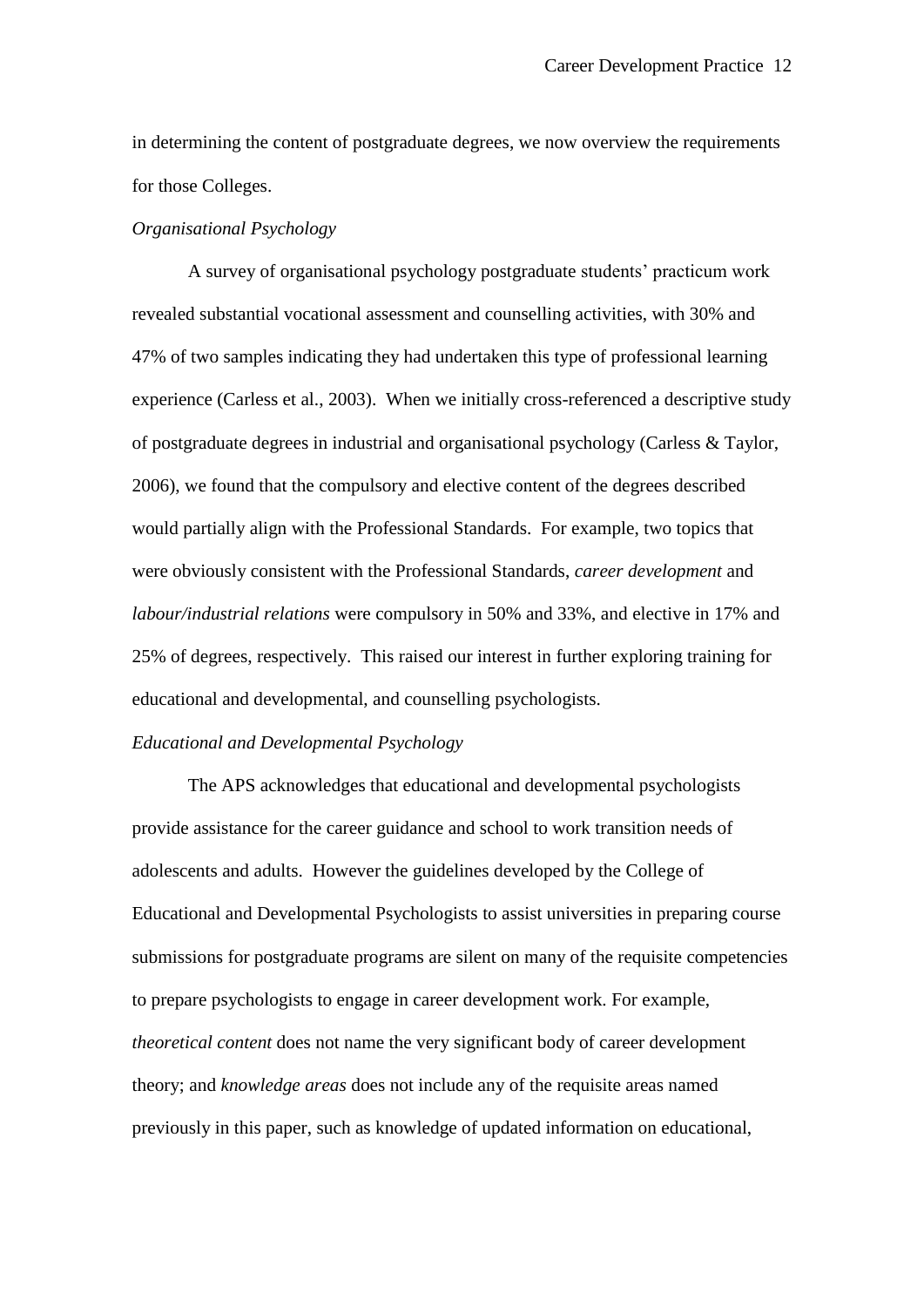training, and employment trends; the labour market; nor social issues. Core areas such as professional issues and skills training in interviewing, counselling, consultation, assessment and planning, implementing and evaluating educational and developmental interventions, are included. However, focus on an extensive career-related literature in career counselling and career assessment is absent. In addition to the lack of coverage in the College's guidelines, the APS *Guidelines for the Delivery of Effective Services by School Psychologists* (APS, 2008) do not include career development practices which are relevant to students' educational planning and outcomes (e.g., vocational assessment of interests, skills, and abilities).

### *Counselling Psychology*

We noted tentative doubts being raised over counselling psychology's coverage of career development (see Pelling, 2004). Similar to the Educational and Development Psychologists' guidelines, absences are noted in the equivalent APS guidelines for the College of Counselling Psychologists, although it is noted that educational and vocational issues may be covered through formal units or electives. The situation for counselling psychologists is made more complex by the limited number of training opportunities; with a total of only four specialist Master degrees nationally, and no degrees in Queensland and New South Wales, due to the rise of clinical majors (Patton, in press; Tindle, 2007).

Students of professional postgraduate degrees in psychology that are endorsed by the APS must complete practica under supervision, and whilst undertaking a practicum must address the professional competencies of their chosen APS specialisation. For psychologists aiming to develop career assessment and intervention skills, the mandatory practicum situation is complicated by the advent of the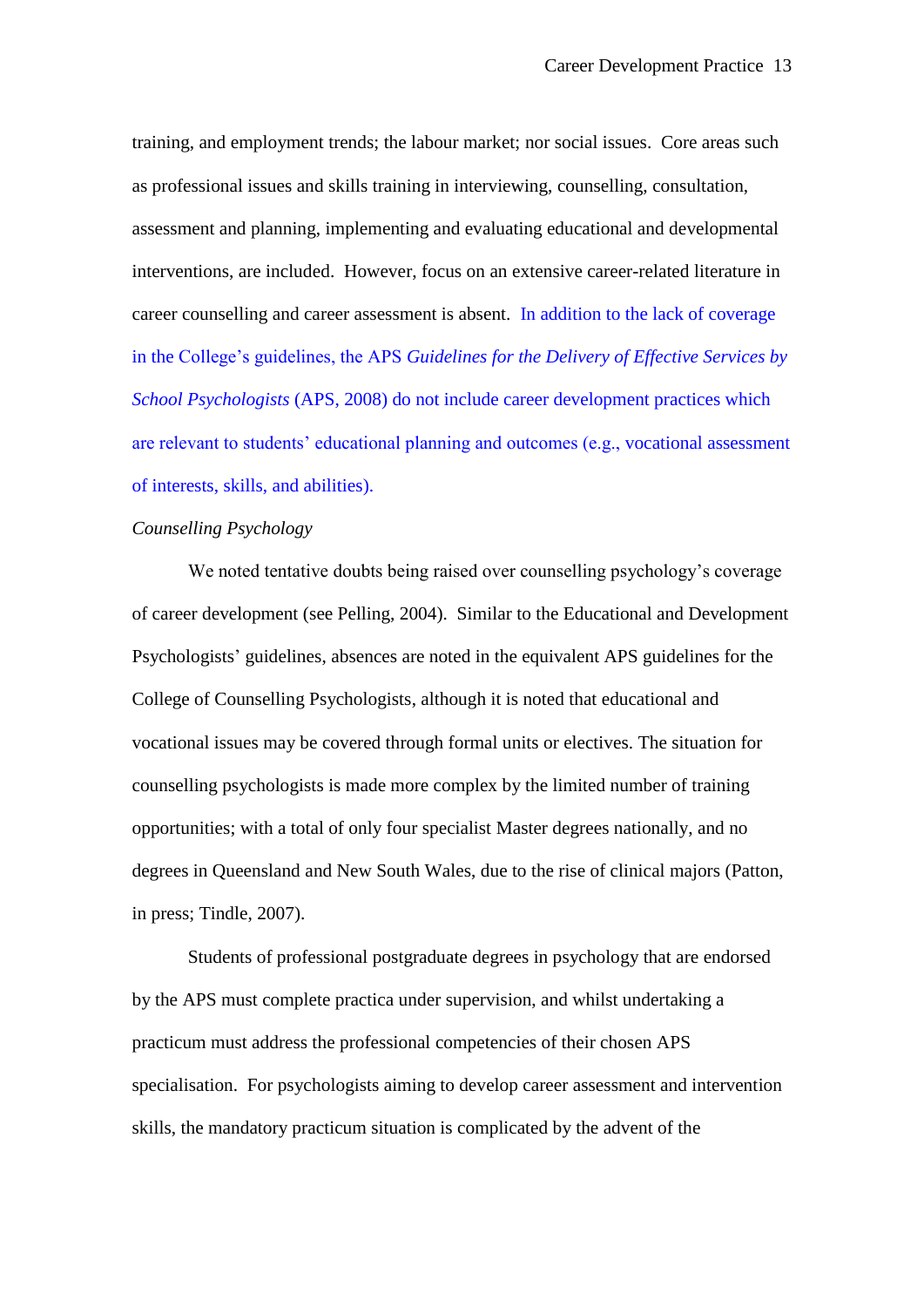Professional Standards. Not only do psychologists have to comply with the APS requirements, they also have to comply with the Professional Standards if they belong to a Member Association of the CICA (Patton, in press). Such an overlap requires the management of multiple systems of competency development and sign-off, and the recording of continuing professional development. Nevertheless, there are examples of how this potentially onerous duplication of tasks can be successfully negotiated for a postgraduate degree practicum in a career development setting (e.g., McIlveen, 2004). *The Need for a Review*

The issue of training in vocational psychology and career development practice has been raised as a matter of international concern, over several decades (Patton & McMahon, 2006). One of the most significant issues facing career development internationally is the shortage of training programs and professionally trained staff to deliver career services to individuals who need them (Savickas, 2001; Savickas, van Esbroeck, & Herr, 2005). In the United States, for example, the additional problem of career development being minimised or marginalised in counsellor training programs has been identified (Hartung, 2005); and given the OECD's review, that state of affairs warrants consideration in the Australian context. In a special issue of the premier journal in the field, *Journal of Vocational Behaviour*, which was dedicated to considering the future of vocational psychology in the  $21<sup>st</sup>$  century, Savickas' (2001) emphasised the need to recommit to recruitment and training of vocational psychologists due to its apparent diminishment amidst mainstream psychology. Further objectives included forging links with related disciplines, bridging the gap between science and practice, diversifying epistemology, adapting to changes in the world of work. In the tumult of increased professionalisation of career development practice,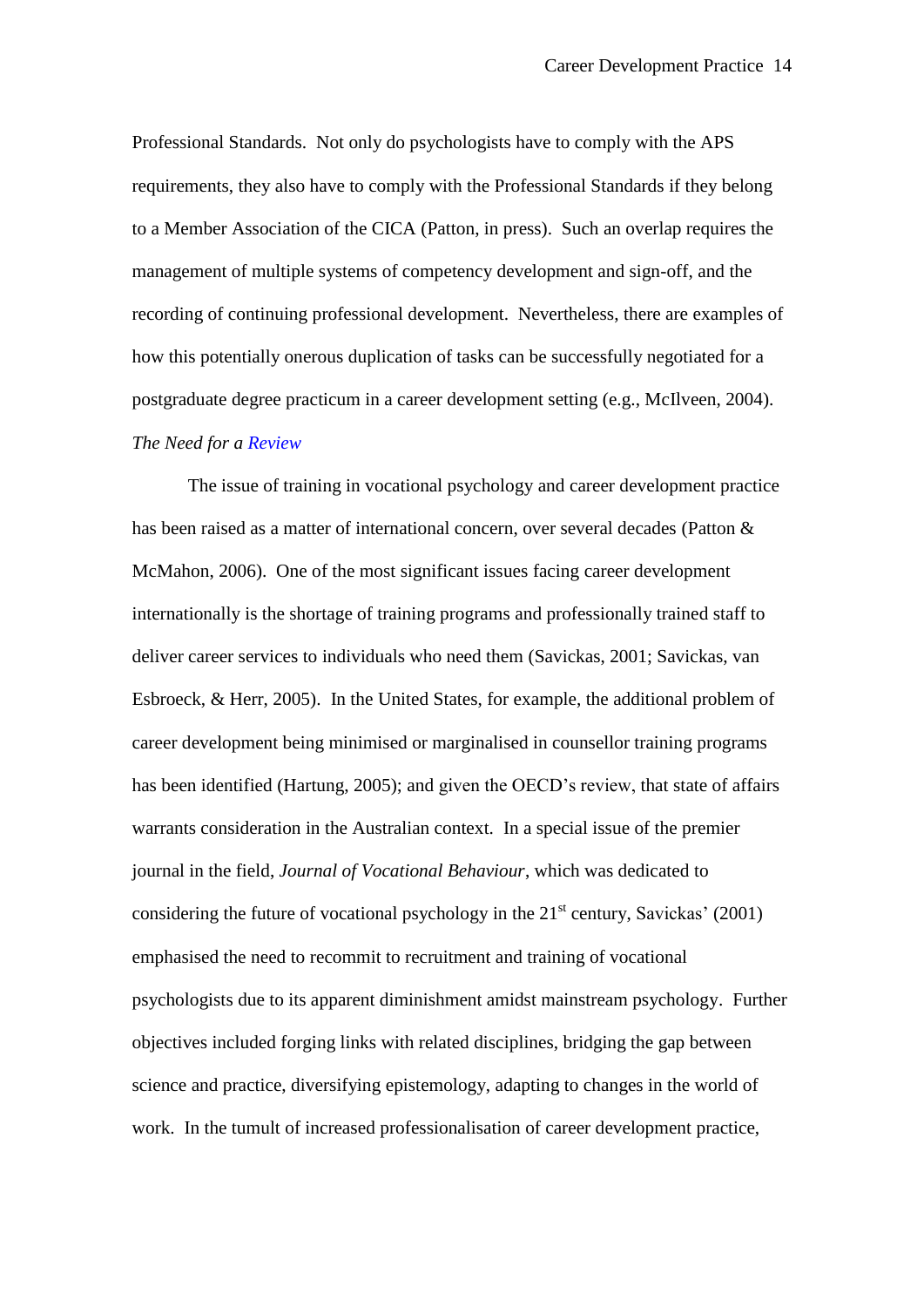new theoretical frameworks, and a diverse and complex array of career development client needs arising from a rapidly changing world of work, where are Australian psychologists and the professional work of career development located? Accordingly, there is a need to review the postgraduate psychology degrees that ostensibly prepare psychologists for career development practice, as respectively distinct from other postgraduate degrees (e.g., Graduate Certificate, Master of Education) and from other professionals in the career development field (e.g., career counsellors, guidance officers, human resources professionals, rehabilitation counsellors, occupational therapists, social workers).

Given that universities are the major providers of postgraduate education and training for psychologists in Australia, and that there are considerable forces inducing psychologists to study for a Master/Doctor degree in psychology, it is worthy to consider how career development is being taught by Australian universities at the postgraduate level. In order to assess psychology's current postgraduate education and training for career development practice, we conducted a preliminary review of the postgraduate degrees that would, at least according to the requirements of their respective Colleges, prepare graduates for the career development practice.

#### Method

A list of current accredited postgraduate psychology programs was downloaded from the APS (2007) and the Australian Psychology Accreditation Council's (APAC, 2007) websites. The specialist postgraduate master programs approved by each of the relevant APS Colleges—Educational and Developmental, Organisational, and Counselling—were selected for analysis. Publicly available program specifications and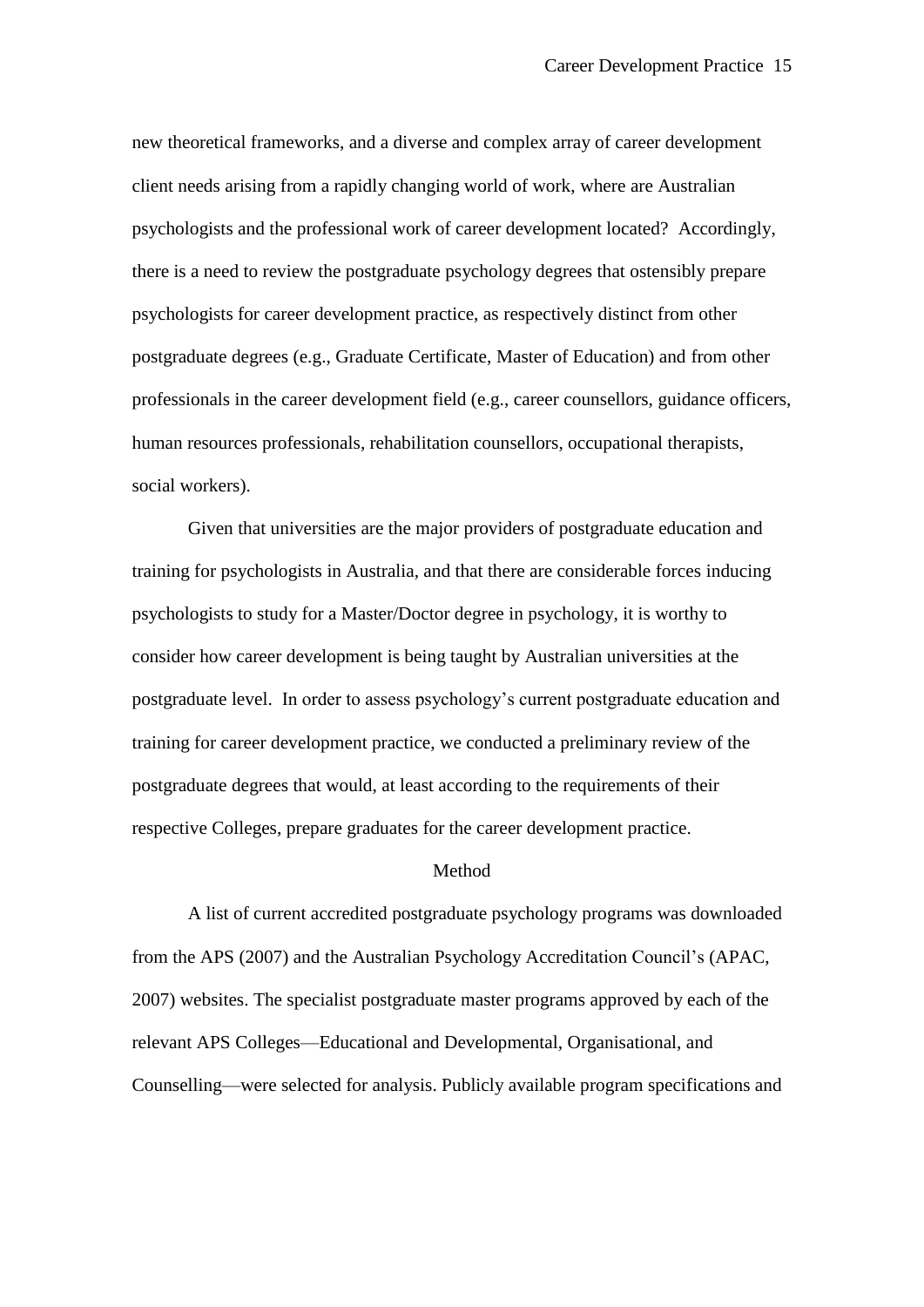course information 1 (where accessible) were downloaded from university websites and systematically examined for their alignment with the Professional Standards for Australian Career Development Practitioners (CICA, 2006). The course information available on the university websites was a brief overview of the content of the courses, generally no longer than a three-four sentence paragraph. Traditional research-only PhD degrees were excluded from the search. The competency categories in the Standards include: career development theory, labour market, advanced communication skills, ethical practice, diversity, information and resource management, and professional practice. Areas of specialisation include: assessment, counselling, program delivery, working with people with disabilities, project management, and employer liaison.

An analysis was conducted on the available course descriptions, whereby key words or phrases matching the Standards were identified. The following are examples of the key words or phrases used in the analysis: career, vocation, career development, career development theories, career management, work-related interests, work-related skills, career assessment, vocational assessment, labour market, advanced communication, counselling, program delivery, ethical practice, diversity, disabilities, vocational rehabilitation, occupational rehabilitation, information and resource management, technology, and professional practice. The analysis was an iterative process, whereby the course descriptions were initially scanned to familiarise the researcher with their content. The second review of the courses involved highlighting

1

<sup>1</sup> Australian universities use different terminology. In this paper the term *program* refers to degree (i.e., Master) and the term *course* may refer to unit, subject, or topic (i.e., the component blocks combined to make up a specific major and degree).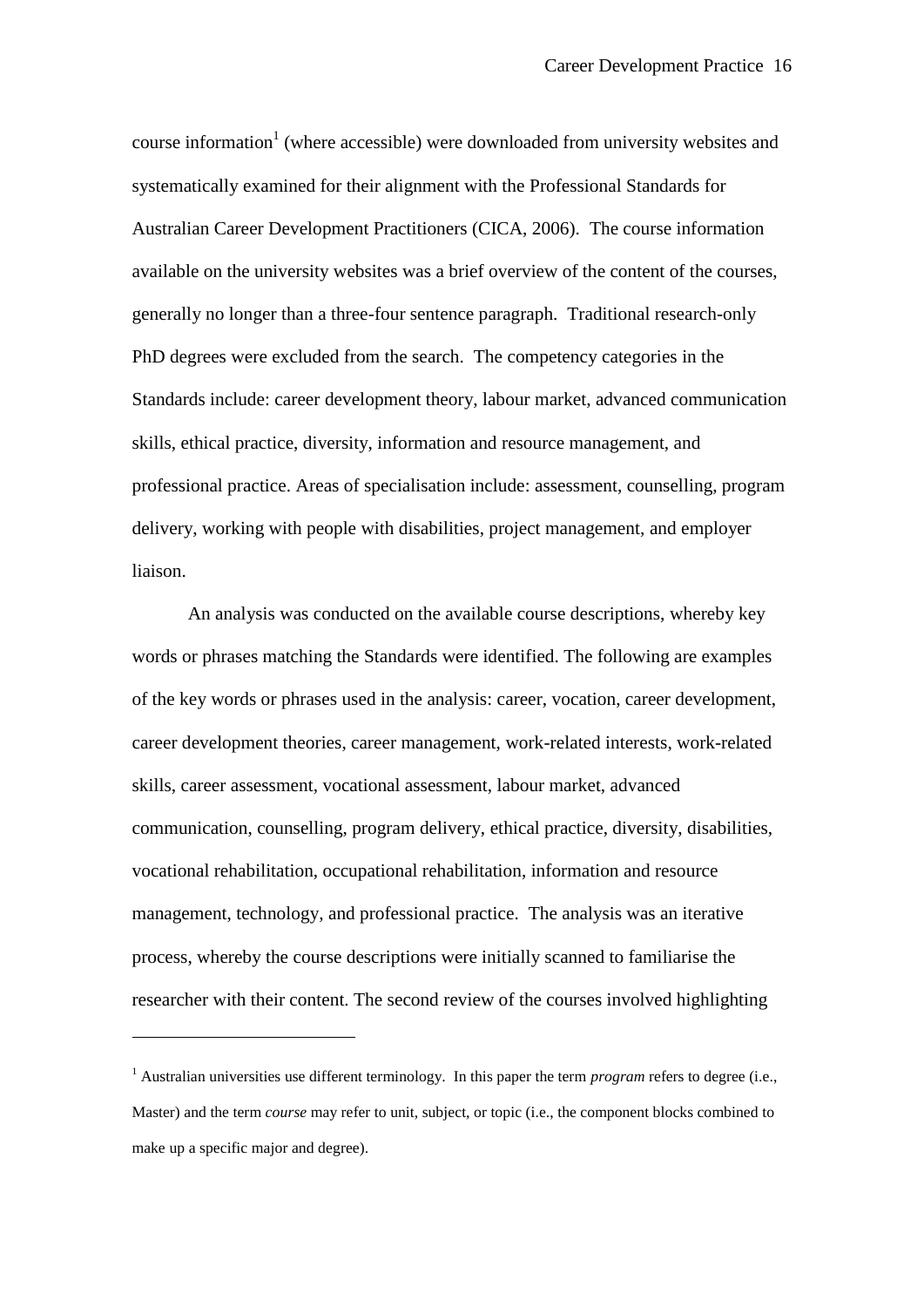key words or phrases that aligned with the Standards. A table was then created to crossreference the content of the courses with the Standards. The CICA Standards were used as column headers and the university programs were listed as row headers. A further read-through of the course descriptions was carried out, this time entering course names along with a brief description of the content as it related to each of the standards, into the table. Finally, peripheral information was removed from the table so that it included only a brief summary of the course content.

#### Results

Table 1 provides a list of the postgraduate Psychology programs that were included in the analysis. A review of the programs listed in Table 1 indicated that the majority entailed courses in counselling, assessment, ethics, and professional practice, which are included in the Professional Standards as core competencies or areas of specialisation. Inspection of the courses revealed clear consistency with the Professional Standards; therefore this finding requires no further elucidation.

---------------------------

Insert Table 1 Here

---------------------------

Table 2 presents a cross-reference between postgraduate program content and the Professional Standards for Australian Career Development Practitioners. Two of the standards are not included in the table (i.e., Information and Resource Management and Professional Practice) because all of the programs included professional practice and none of the programs referred to Information and Resource Management in the context of career development.

---------------------------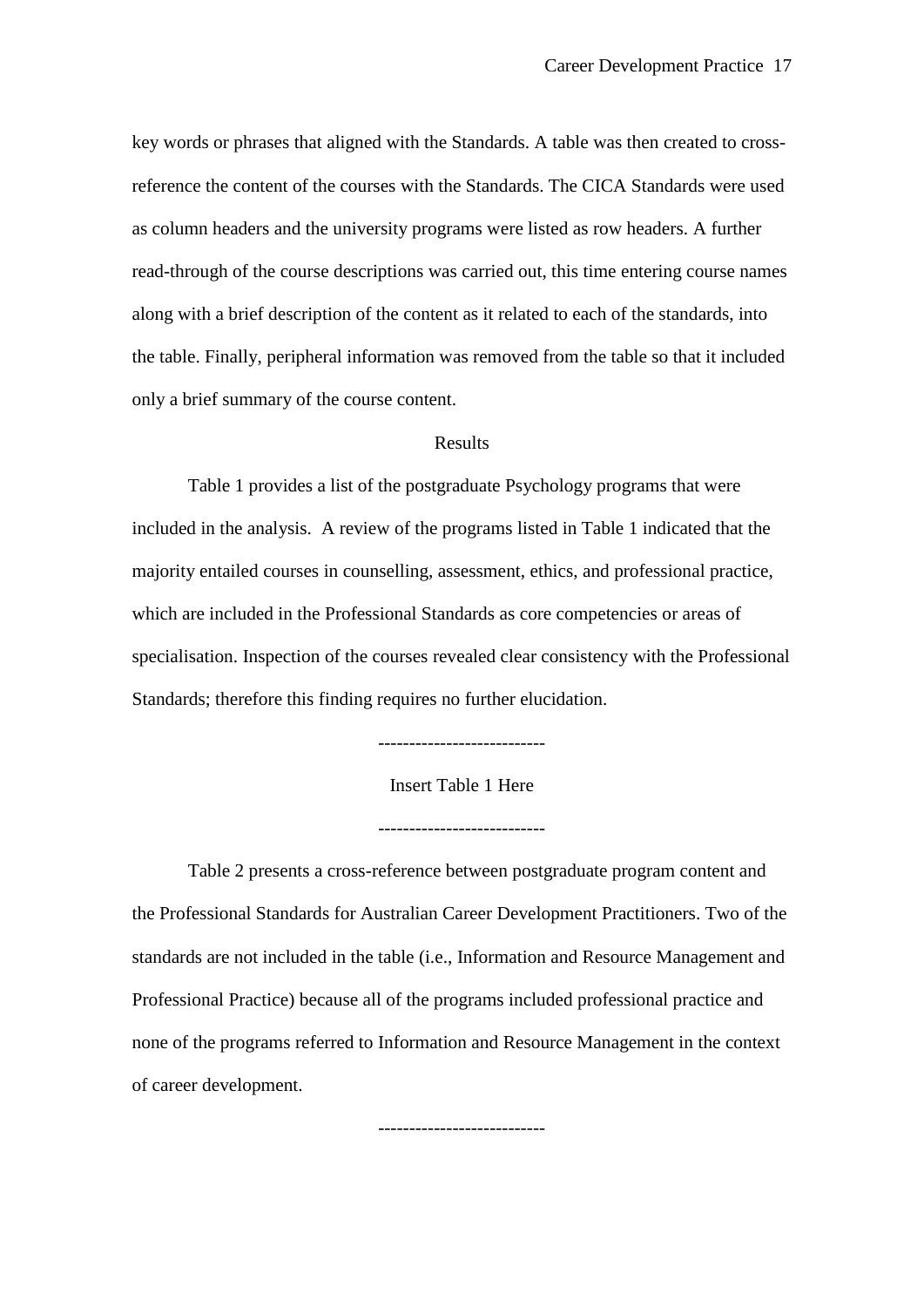### Insert Table 2 Here

The review did not reveal any specific course content in career development in the postgraduate degrees in Counselling Psychology or Educational/Developmental Psychology. As Table 2 indicates, several psychology departments offered courses that contained some career development theory and/or vocational assessment: Murdoch University, Griffith University, the University of Queensland, the University of New South Wales, the University of Adelaide, and the University of South Australia. The courses were offered as part of their Organisational or Occupational Psychology postgraduate programs.

The course descriptions for Murdoch University's Occupational Psychology Master and Doctorate programs indicate that the course *PSY562 Psychological Assessment Methods* includes reference to vocational tests, and the course *EDU645 Adult Learning and Education and Work* includes an examination of theories and research in vocational settings. Three core courses from Griffith University's Organisational Psychology postgraduate program include topics directly related to career development. According to the course descriptions, the course *7416PSY The Employment Lifecycle* considers issues such as choosing a career, transitioning within and out of the workforce, and vocational interests. The course description for *7403PSY Psychological Assessment* mentions vocational assessment, career decision making, and vocational choice, and the course *7407PSY Psychology of Learning & Development* focuses on training and development, but includes a consideration of how people develop and manage their careers. One course from The University of Queensland's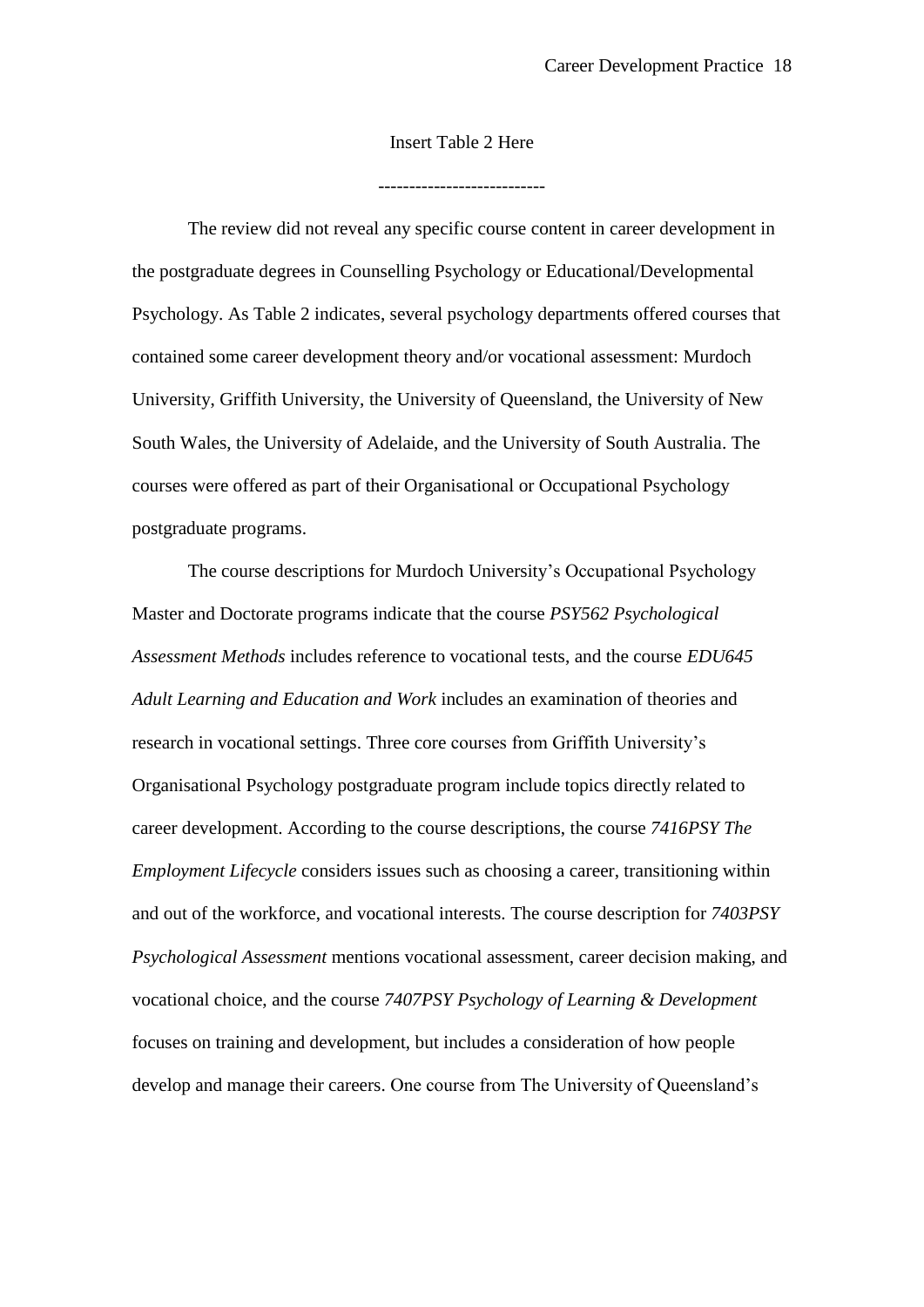Master of Organisational Psychology program makes a passing reference to vocational interests in the course, *Advanced Personnel Assessment*.

Two courses from the University of New South Wales' Master of Psychology (Organisational) program include some career development content in their course descriptions: *PSYC7001 Psychological Assessment* includes training in the assessment of vocational interests, and *PSYC7115 Vocational Interview & Counselling* includes theory and practice of career choice and development, approaches to career decisionmaking, and the role of occupation information.

Two courses from the Master of Psychology (Work and Organisational) program offered by the University of South Australia include references to career development. Career development is a topic mentioned in the description for the course, *Assessment and Development Centre*; and the course *Advanced Work and Organisational Psychology* includes theories of career development.

### **Discussion**

This review revealed that the majority of core competencies stipulated in the Professional Standards for Australian Career Development Practitioners are appropriately treated within Australian postgraduate degrees in Organisational, Educational/Developmental, and Counselling Psychology. Given psychology's history, theoretical base, advanced status as a regulated profession, this result was not surprising. This is reassuring for psychologists who are qualified with a master degree in any of those College specialisations, and can demonstrate a significant history of work in the career development industry, in combination with relevant ongoing professional development. They should be reasonably situated to seek public acknowledgement of their status as a Career Development Practitioner via the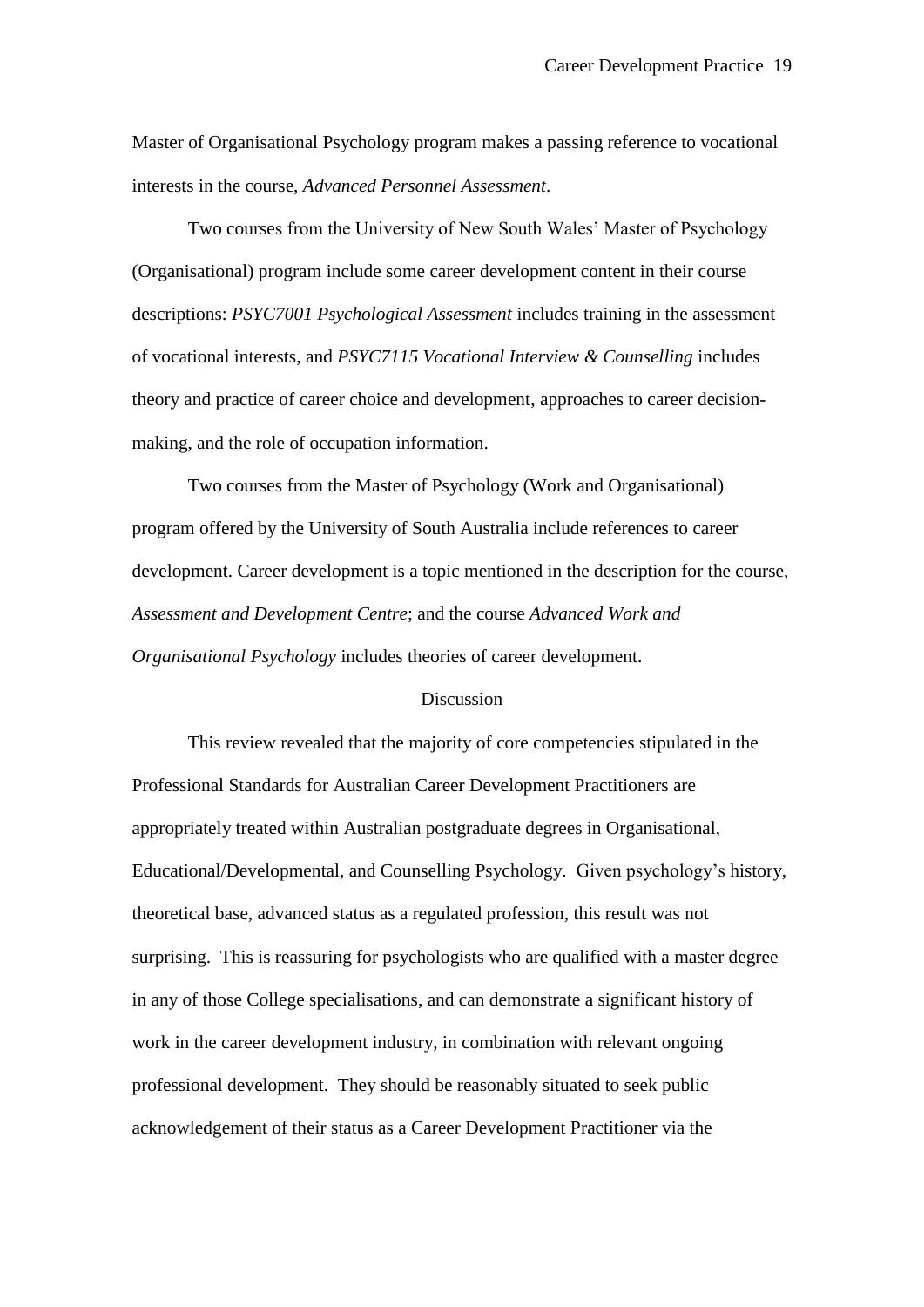alternative pathway to full professional membership of an Association under the aegis of CICA. However, the review's results are not so reassuring on the topic of learning the core competency of career development theory and the specialist competency of vocational assessment. The review found that degrees in organisational psychology offered specific training in these areas; however, degrees in educational and developmental, and counselling psychology were limited in their offerings. The competency pertaining to labour market studies was limited across the majority of degrees, with only a master of organisational psychology degree explicitly covering the topic.

The training and supervision of psychologists is thrown into critical relief when another profession emerges, and then takes a market position within one of psychology's traditional sub-disciplines and industry segments (cf. for counselling psychology, Patton, in press; Pryor & Bright, 2007), along with the support of professional associations, such as the Career Development Association of Australia, previously the Australian Association of Career Counsellors (see McMahon, 2006). After all, if it is the case that an individual who undertakes a Postgraduate Certificate specialising in career development (and thus has probably completed more courses of study in career development than an equivalent student of a Master/Doctor of Psychology degree), and then continues on with studies articulating upward to Master/Doctor of Education, for example, then it would be fair to ask the question: Who is the better qualified to practice in the area of career development? The implications of this question can lead in several directions.

The first implication pertains to the client. How should the consumer market be informed as to which profession is the better qualified to offer career development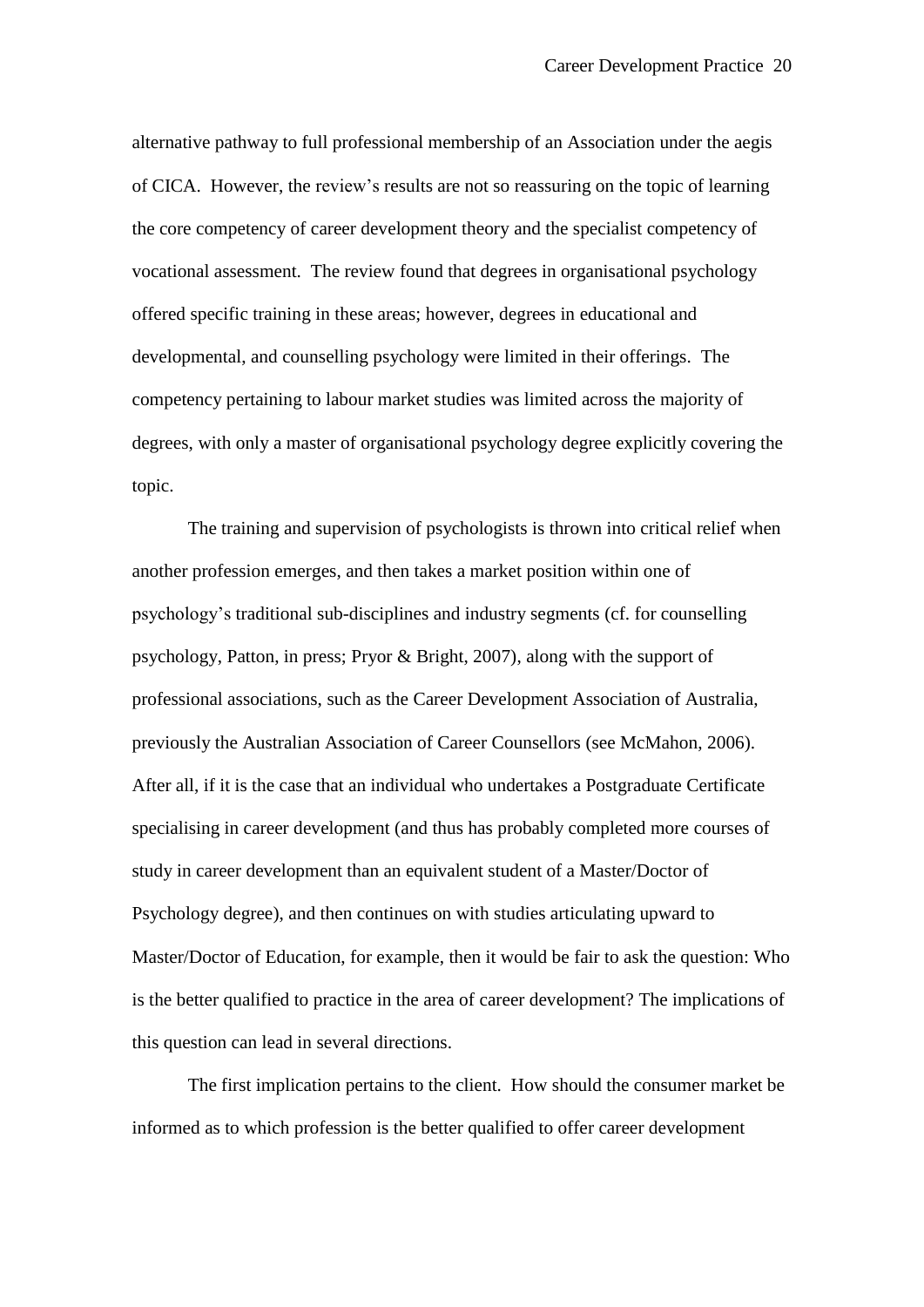services? It is likely that individual clients and agencies that purchase career development services on behalf of their own individual clients or for their organisational clients' employees (e.g., insurance providers) would be keen to hear the answer to the question. As part of its responsibilities to the community broadly, the CICA will promulgate the Standards and the qualifications framework it has established for those standards. We are concerned that psychology's position may not be fully assured as the Standards take hold in the market. Secondly, what are the possible ramifications pertaining to the opposition of a psychologist and a non-psychologist both claiming status as a career development practitioner? How would an arbitrator decide the more qualified if such a question were put? Surely, an arbitrator would refer to the extant industry Standards and qualifications framework; and where would psychologists feature in that scenario? Finally, as professionals in the field, supervisors, and educators, we are concerned with the question of how the training of psychologists can be measured up against a new industry benchmark of practice and training requirements. How can we assure our students that they are indeed learning professional knowledge and skills that will prepare them for their professional futures if there are discrepancies between APS competencies and those stipulated for an industry sector? If the APS-endorsed postgraduate degrees and the Colleges' competencies for specialised psychological practice represent the most advanced form of training for Australian psychologists, then the results of this review should raise questions regarding psychologists' being at risk of inadequate preparation for career development practice, or at least being perceived as such in the public eye.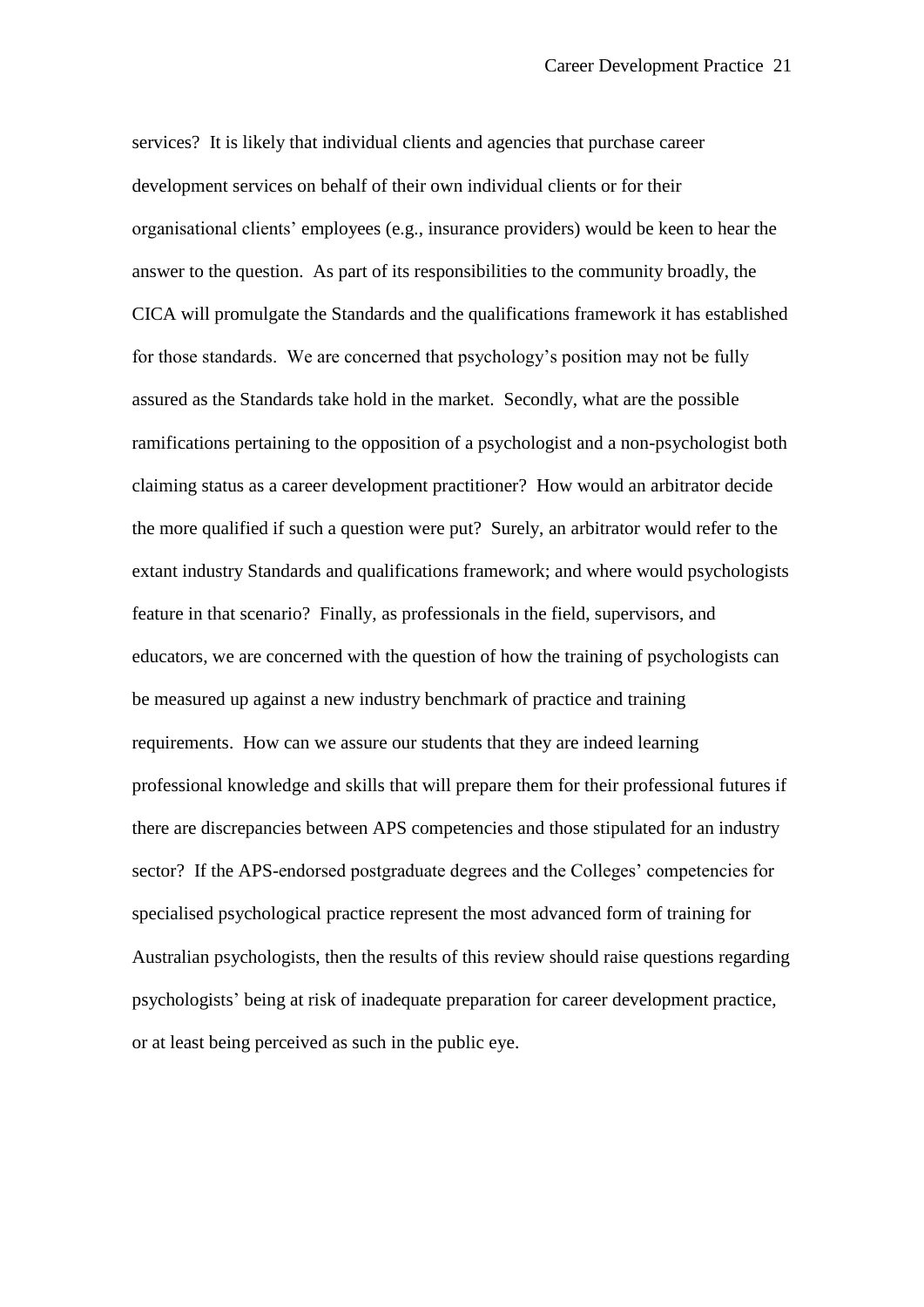### *Limitations*

The review is limited with respect to its coverage of postgraduate degrees only, for it is possible that some universities offer specific courses in their undergraduate degrees. However, given that postgraduate training is tantamount to *de rigueur* for professional registration as a psychologist, our limited selection seems quite appropriate for the purpose of benchmarking against "entry qualifications". Furthermore, given that the review used only publicly available internet-based information readily accessible at front-facing, higher levels of program web pages, we admit that the review would be unable to drill down and uncover more detailed information at the lower levels, and the subtle means by which vocational psychology is being taught in various courses. It would not be unreasonable to counter this criticism by suggesting that those teaching vocational psychology subtly within their courses should have clearer public documentation which better reveals course content. Furthermore, we admit that this type of public web information can be occasionally unreliable due to changes in programs and the lag in publishing new web pages.

# *Recommendation*

The purpose of this study was to provide a preliminary survey of vocational psychology training for psychologists in Australia. Directly linked to this study's limitation, with respect to analysing only publicly available website information about courses, we recommend that a future study undertakes a comprehensive audit of program and course structure and content. Such a definitive analysis would enable degree providers to better understand their degree programs' alignment with the Professional Standards for Australian Career Development Practitioners, and perhaps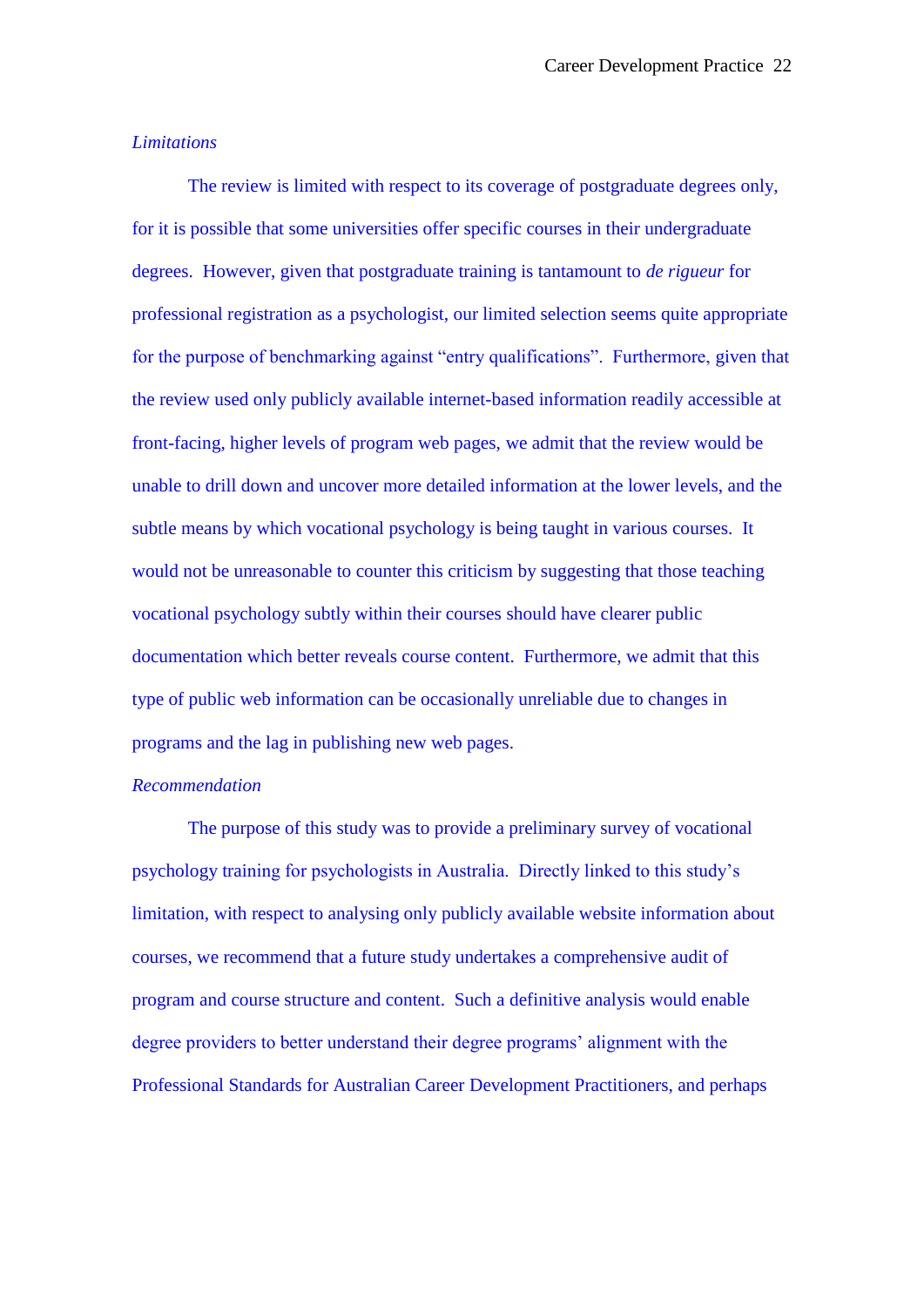reinvigorate interest in the teaching and learning of the discipline of vocational psychology.

In reflecting on the history of vocational psychology, Savickas and Baker (2005) stated that "the field of vocational psychology is at a low  $ebb$ " (p. 15). Part of this apparent lethargy in the field can be attributed to the teaching of vocational psychology and its professional practices. This study revealed that postgraduate qualifications in organisational psychology by and large provide a strong foundation for career development practice; however, the same cannot be said of degrees in educational and developmental, and counselling psychology. It is our hope that the APS and Australian universities which train psychologists adopt a policy and a campaign to assert the profession's historical, theoretical, research, and professional commitment to vocational psychology.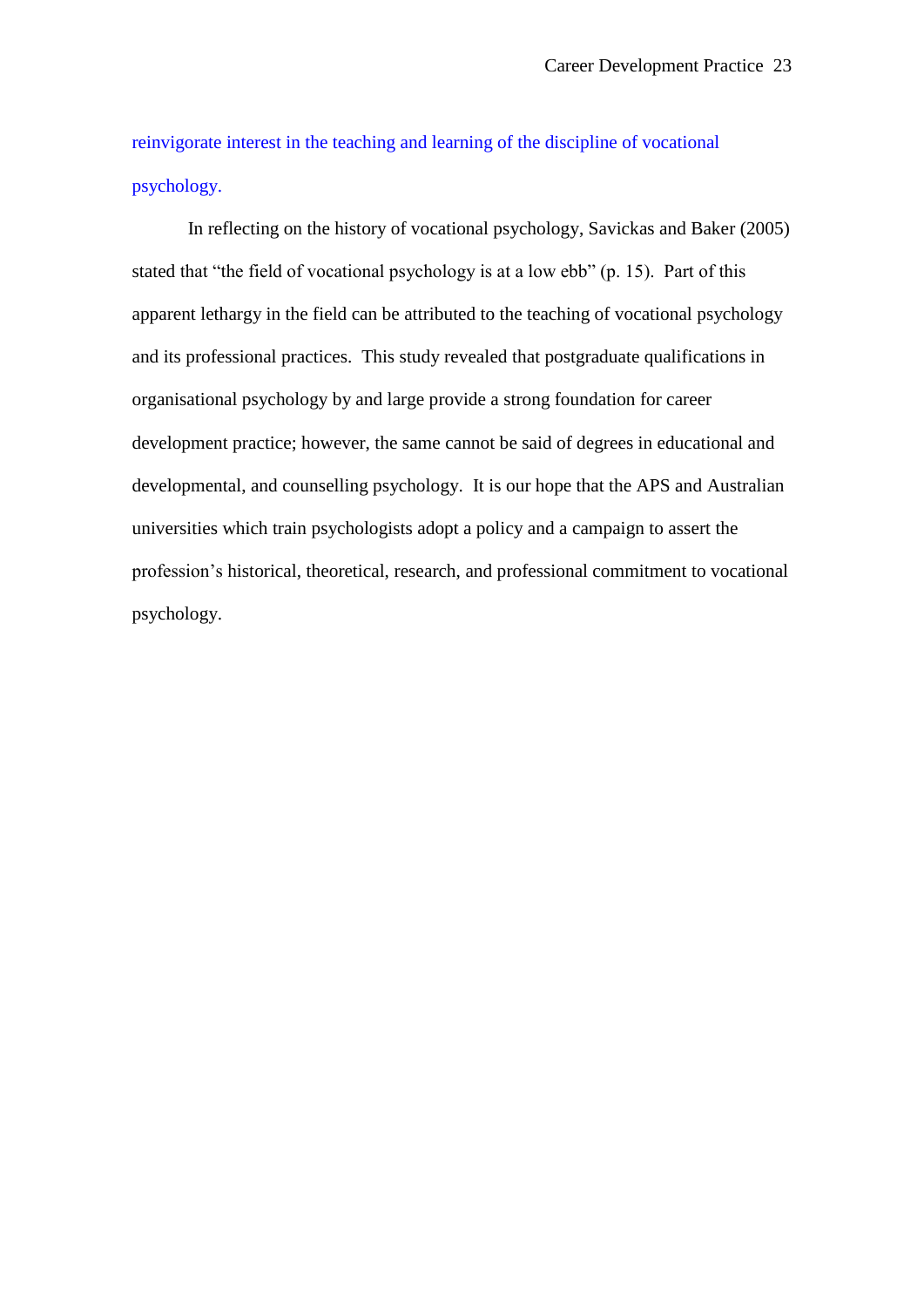### References

- Access Economics. (2006). *The economic benefits of career development services: Scoping study by Access Economics Pty Ltd for The Career Industry Council of Australia*.
- Athanasou, J. A. (2008). Vocational psychology: Realising its true potential. *Australian Journal of Career Development, 17*(3), 3-5.
- Australian Psychological Society. (2007). APS member groups. Retrieved 15 December, 2007, from<http://www.groups.psychology.org.au/>
- Australian Psychological Society. (2008). Guidelines for the delivery of effective services by school psychologists. Retrieved 10 January, 2009, from [http://www.psychology.org.au/Assets/Files/Guidelines-school-psychology-](http://www.psychology.org.au/Assets/Files/Guidelines-school-psychology-Dec08.pdf)[Dec08.pdf](http://www.psychology.org.au/Assets/Files/Guidelines-school-psychology-Dec08.pdf)
- Australian Psychology Accreditation Council. (2007). Search for courses by State. Retrieved 15 December, 2007, from<http://www.apac.psychology.org.au/>
- Career Industry Council of Australia. (2006). *Professional standards for Australian career development practitioners*. Carlton: Author.
- Carless, S. A., Couzin-Wood, C., Duncan, C., Imber, A., Munro, J., & Novatsis, E. (2003). Practicum training for organisational psychologists: A survey of current and past students' attitudes. *Australian Psychologist, 38*(1), 55-61.
- Carless, S. A., & Taylor, P. (2006). Industrial and organisational psychology training in Australia and New Zealand. *Australian Psychologist, 41*(2), 120-129.
- DeBell, C. (2006). What all applied psychologists should know about work. *Professional Psychology: Research and Practice, 37*(4), 325-333.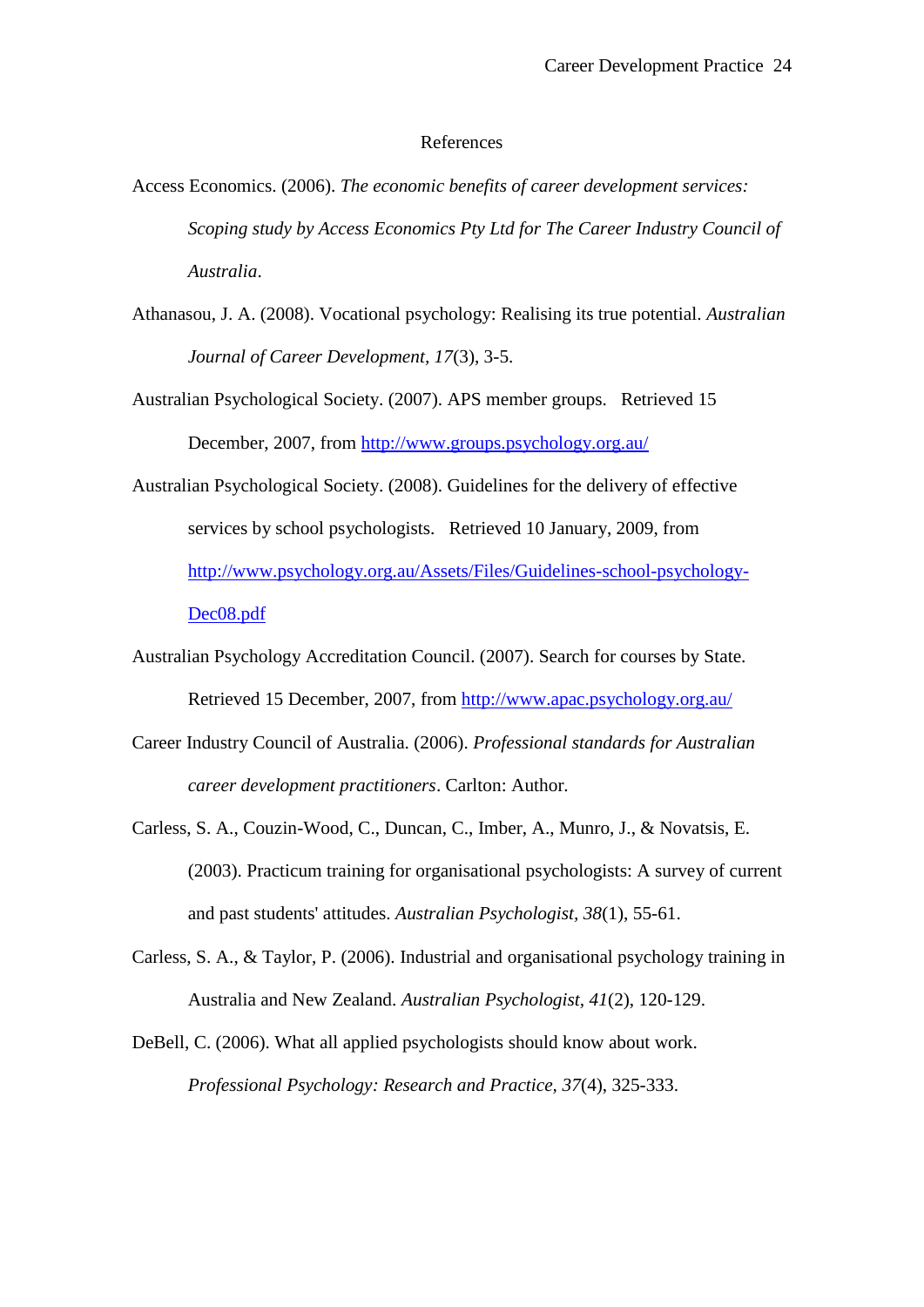- Department of Education Science and Training. (2006). Shaping the future: Connecting career development and workforce development—Australia country paper. *Australian Journal of Career Development, 15*(3), 25-32.
- Hansen, E. (2006). *Career guidance. A resource handbook for low- and middle-income countries*. Geneva: International Labour Office.
- Hartung, P. J. (2005). Internationalizing career counseling: Emptying our cups and learning from each other. *Career Development Quarterly, 54*, 12-16.
- McIlveen, P. (2004). A career counsellor internship program. *Australian Journal of Career Development, 13*(2), 9-15.
- McMahon, M. (2005). *Moving forward - shaping a career development culture: Quality standards, quality practice, quality outcomes*: Careers Industry Council of Australia.
- McMahon, M. (2006). Career counselling in Australia. *International Journal of Psychology, 41*(3), 174-179.
- McMahon, M., Patton, W., & Tatham, P. (2003). *Managing life learning and work in the 21st Century*. Canberra: DEST.
- Miles Morgan Australia. (2006). *Australian blueprint for career development: Trial version May 2006*: Commonwealth of Australia.

National Reform Initiative Working Group for the Council of Australian Governments. (2005). Human capital reform: Report by the COAG national reform initiative working group. Retrieved 12 November, 2007, from

[http://www.coag.gov.au/meetings/100206/human\\_capital\\_reform\\_report\\_COAG](http://www.coag.gov.au/meetings/100206/human_capital_reform_report_COAG_100206.pdf) [\\_100206.pdf](http://www.coag.gov.au/meetings/100206/human_capital_reform_report_COAG_100206.pdf)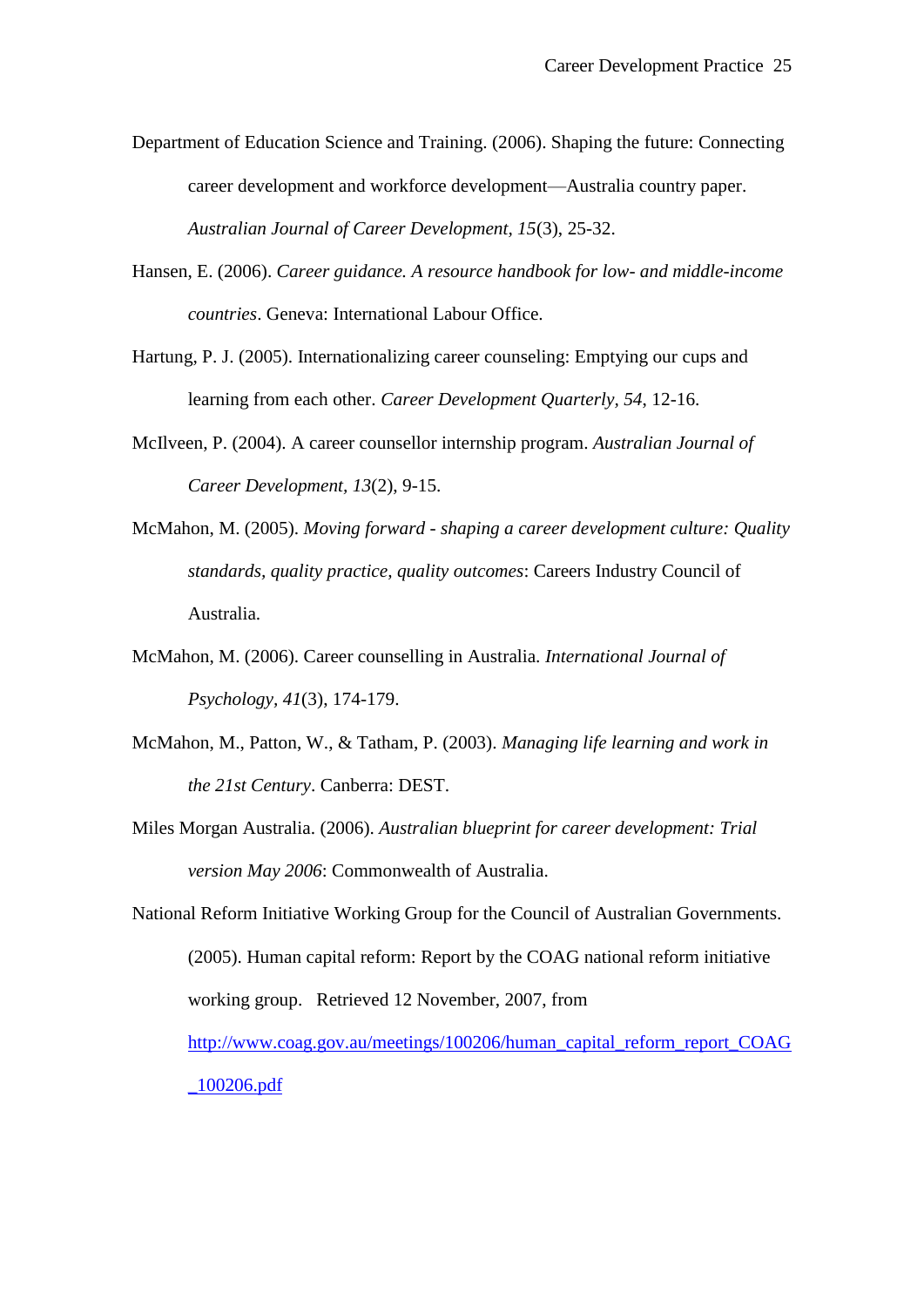Organisation for Economic Cooperation and Development. (2002). OECD review of career guidance policies. Australia country note. Retrieved 6 November, 2004, from

[http://ezproxy.usq.edu.au/login?url=http://www.oecd.org/dataoecd/17/47/19483](http://ezproxy.usq.edu.au/login?url=http://www.oecd.org/dataoecd/17/47/1948341.pdf) [41.pdf](http://ezproxy.usq.edu.au/login?url=http://www.oecd.org/dataoecd/17/47/1948341.pdf)

- Organisation for Economic Cooperation and Development. (2004). *Career guidance and public policy: Bridging the gap*. Paris: Author.
- Patton, W. (2005). *Career psychology in Australia: Where is it and where does it need to go?* Paper presented at the 40th Australian Psychological Society Annual Conference Past Reflections, Future Directions, Melbourne.
- Patton, W. (in press). At the crossroads: Counseling psychology in Australia. In L. Gerstein, P. Heppner, S. AEgisdottir, A. Leung & K. Nosworthy (Eds.), *Handbook of counseling and psychology around the globe*. Thousand Oaks, CA: Sage.
- Patton, W., & McMahon, M. (2006). *Career development and systems theory: Connecting theory and practice.* Rotterdam: Sense Publishers.
- Pelling, N. (2004). Counselling psychology: Diversity and commonalities across the Western World. *Counselling Psychology Quarterly, 17*(3), 239-245.
- Prideaux, L., & Creed, P. (2002). A review of career development research in Australia and New Zealand from 1995–2000. *International Journal for Educational and Vocational Guidance, 2*(1), 21-38.
- Pryor, R. G. L., & Bright, J. E. H. (2007). The current state and future direction of counseling psychology in Australia. *Applied Psychology: An International Review, 56*(1), 7-19.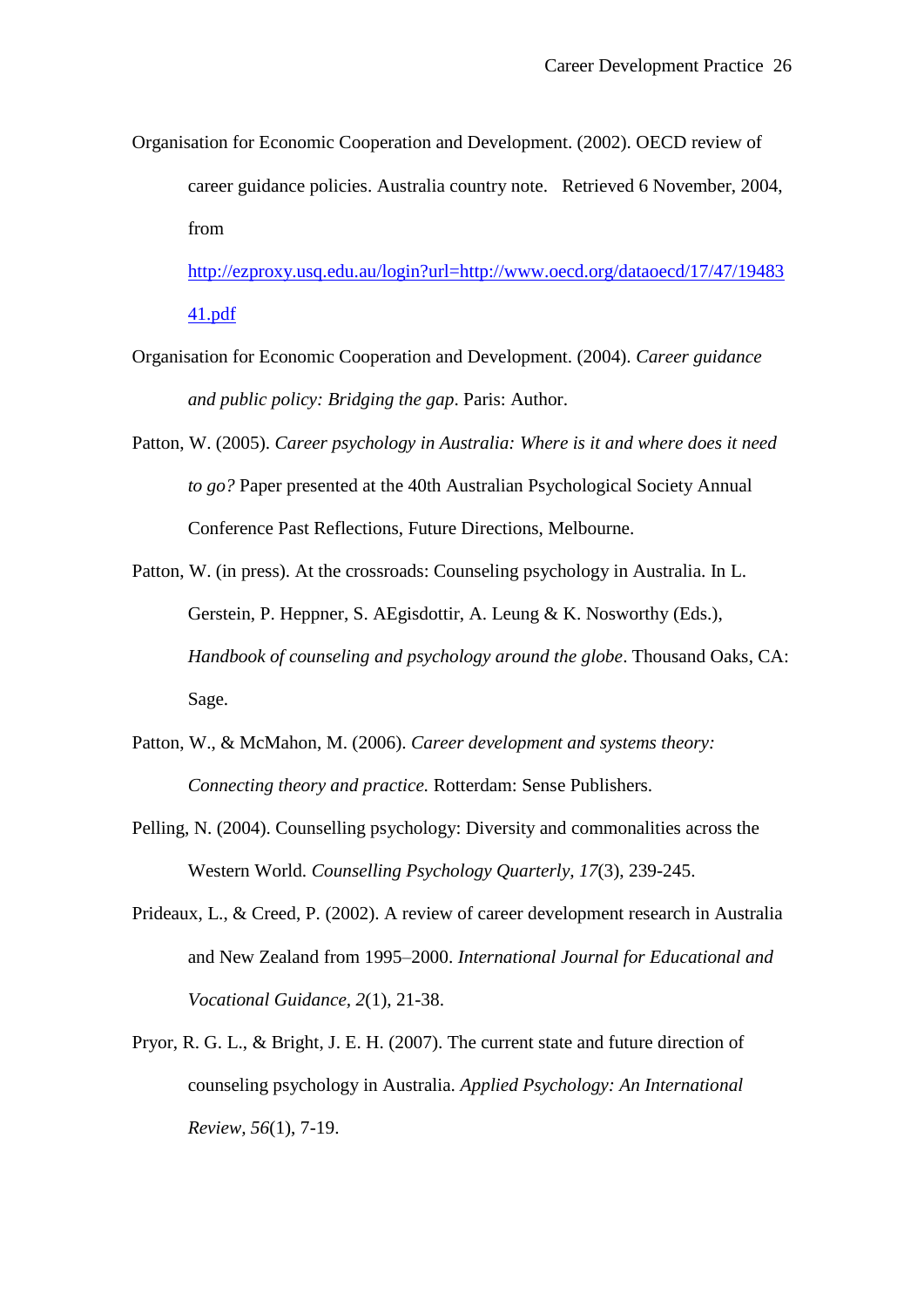- Savickas, M. (2001). The next decade in vocational psychology: Mission and objectives. *Journal of Vocational Behavior, 59*(2), 284-290.
- Savickas, M., & Baker, D. R. (2005). The history of vocational psychology: Antecedents, origin, and early development. In M. Savickas & W. B. Walsh (Eds.), *Handbook of Vocational Psychology* (pp. 15-50). Mahwah, NJ: Lawrence Erlbaum Associates.
- Savickas, M., van Esbroeck, R., & Herr, E. L. (2005). The internationalization of educational and vocational guidance. *Career Development Quarterly, 54*(1), 77- 85.
- Storey, J. A. (2000). 'Fracture lines' in the career environment. In A. Collin & R. A. Young (Eds.), *The future of career* (pp. 21-36). Cambridge, UK: Cambridge University Press.
- Sultana, R. G. (2004). *Guidance policies in the knowledge society: Trends, challenges and responses across Europe*. Thessaloniki, Greece: European Centre for the Development of Vocational Training.
- Taft, R., & Day, R. H. (1988). Psychology in Australia. *Annual Review of Psychology, 39*(1), 375-400.
- Tindle, E. (2007). Vive le difference: Counselling and clinical psychology. Retrieved 7 November, 2007, from

<http://www.groups.psychology.org.au/ccoun/publications/papers/vive/>

- Watts, A. G. (1999). The economic and social benefits of guidance. *Educational and Vocational Guidance Bulletin, 63*, 12-19.
- Watts, A. G. (2000). Career development and public policy. *Career Development Quarterly, 48*(4), 301-312.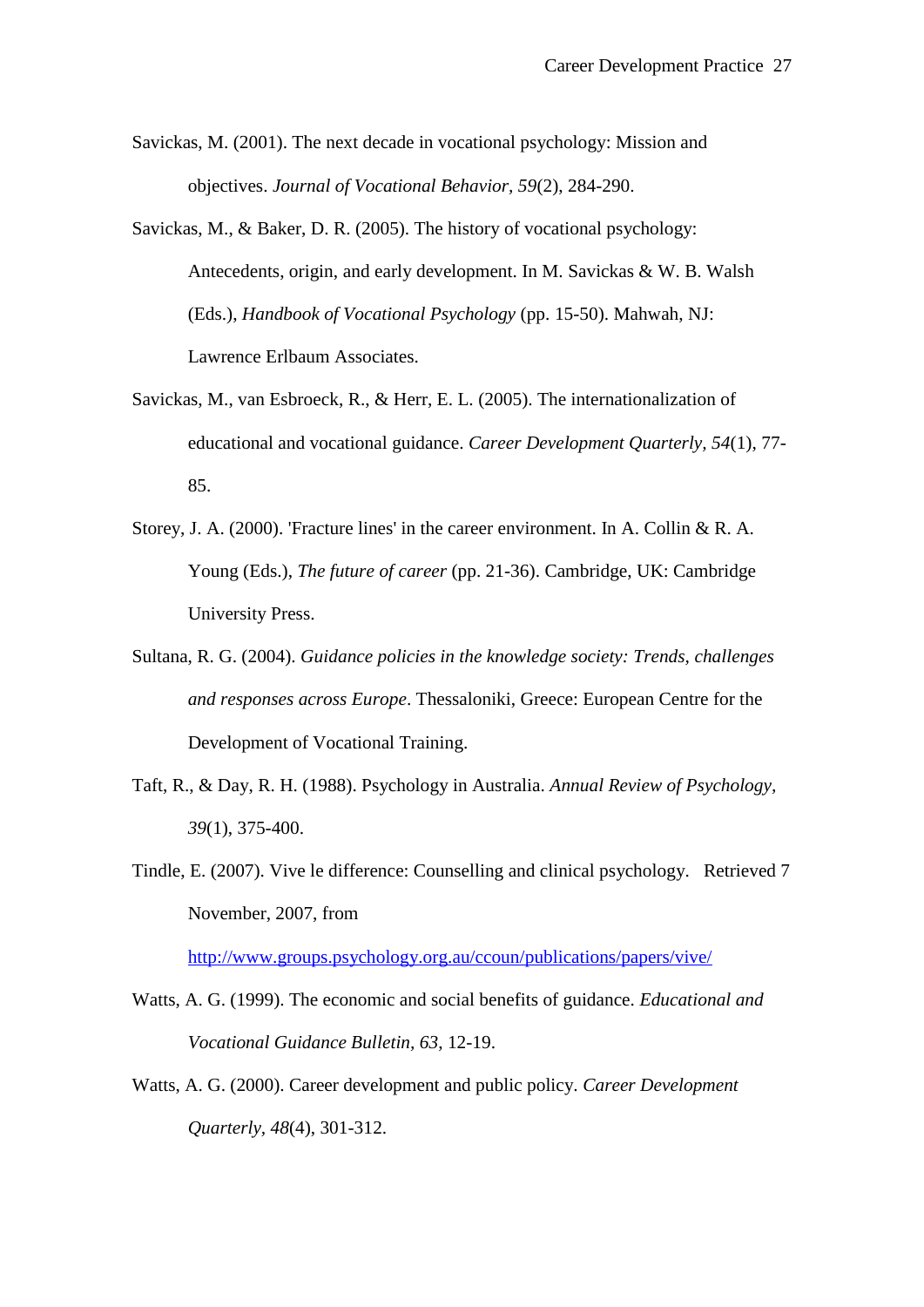- Watts, A. G. (2005). Career guidance policy: An international review. *Career Development Quarterly, 54*(1), 66-76.
- Watts, A. G., & Fretwell, D. H. (2004). Public policies for career development. Case studies and emerging information and guidance systems in developing and transition economies. Retrieved 31 December, 2005, from [http://siteresources.worldbank.org/EDUCATION/Resources/278200-](http://siteresources.worldbank.org/EDUCATION/Resources/278200-1099079877269/547664-1099079984605/PublicPolicy_CareerDev.pdf) [1099079877269/547664-1099079984605/PublicPolicy\\_CareerDev.pdf](http://siteresources.worldbank.org/EDUCATION/Resources/278200-1099079877269/547664-1099079984605/PublicPolicy_CareerDev.pdf)
- Watts, A. G., Sweet, R., Haines, C., & McMahon, M. (2006). International symposium on career development and public policy: Synthesis of country papers. *Australian Journal of Career Development, 15*(3), 33-44.
- Winefield, A. H., Montgomery, B., Gault, U., Muller, J., O'Gorman, J., Reser, J., et al. (2002). The psychology of work and unemployment in Australia today: An Australian psychological society discussion paper. *Australian Psychologist, 37*(1), 1-9.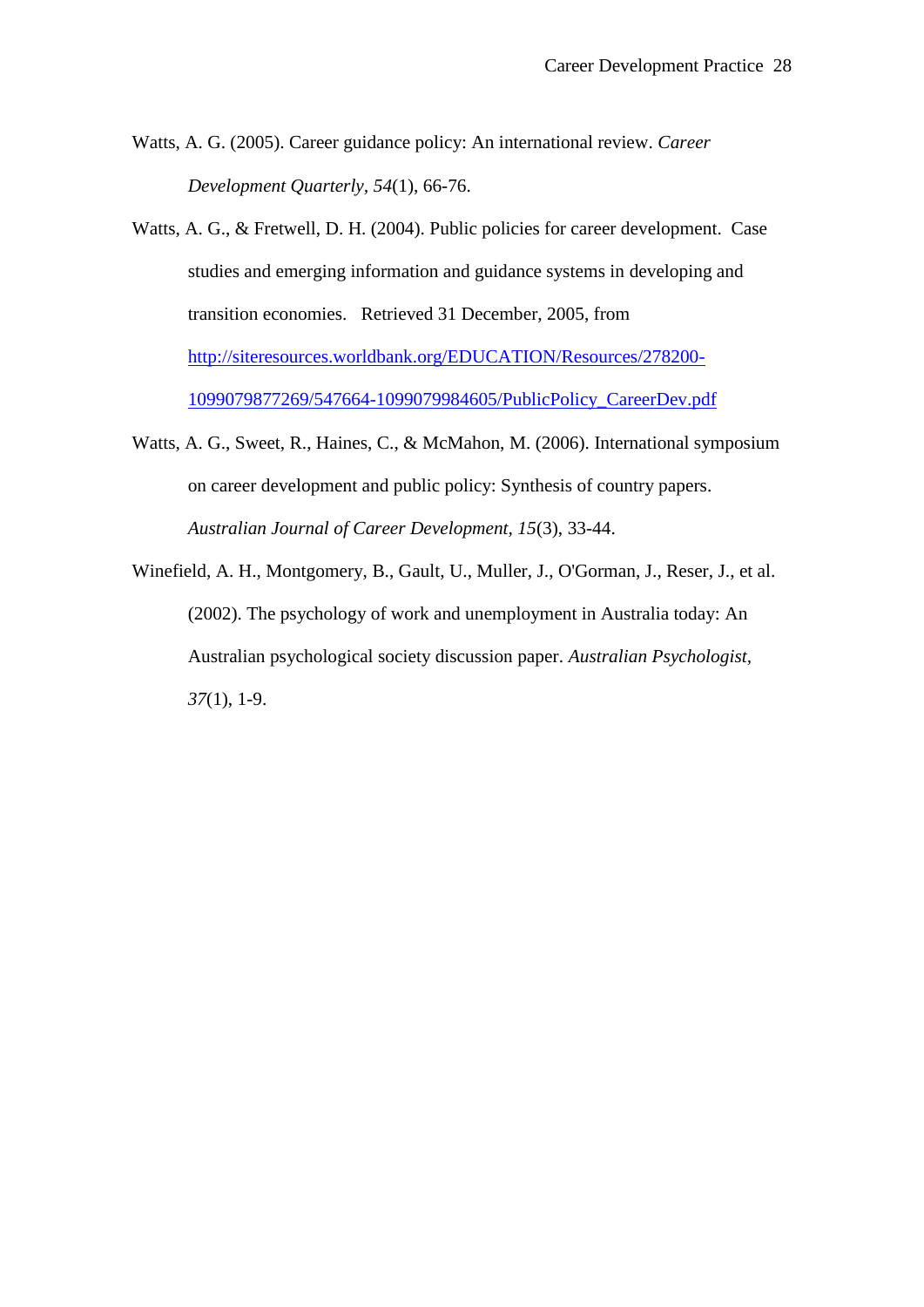Table 1

*Approved and Accredited Specialist Postgraduate Psychology Programs for APS Colleges of Education and Developmental, Organisational Psychologists, and Counselling Psychologists*

| University                            | Program                      | <b>APS</b> |
|---------------------------------------|------------------------------|------------|
|                                       |                              | College    |
| Curtin University of Technology       | MPsych (Counselling)         | Couns      |
| La Trobe University                   | MPsych (Couns)               | Couns      |
| Macquarie University                  | MCounsPsych <sup>1</sup>     | Couns      |
| Macquarie University                  | $DPsych(CounsPsych)^1$       | Couns      |
| Macquarie University                  | PhD/MCounsPsych <sup>1</sup> | Couns      |
| Monash University                     | MPsych (Couns)               | Couns      |
| Queensland University of Technology   | MCounPsych <sup>1</sup>      | Couns      |
| Swinburne University of Technology    | MPsych (CounsPsych)          | Couns      |
| Swinburne University of Technology    | DPsych (CounsPsych)          | Couns      |
| <b>Australian Catholic University</b> | MPsych (Child & Family)      | Ed/Dev     |
| <b>Australian Catholic University</b> | DPsych (Child & Family)      | Ed/Dev     |
| <b>Australian Catholic University</b> | MPsych/PhD (Child & Family)  | Ed/Dev     |
| Monash University                     | MPsych (Ed&Dev)              | Ed/Dev     |
| Queensland University of Technology   | MPsych (Ed&Dev)              | Ed/Dev     |
| RMIT - Bundoora                       | MPsych (Ed&Dev)              | Ed/Dev     |
| RMIT - Bundoora                       | DPsych (Ed&Dev)              | Ed/Dev     |
| RMIT-Bundoora                         | PhD (Educ & Dev)             | Ed/Dev     |
| University of Melbourne               | MPsych (EdPsych)             | Ed/Dev     |
| University of Melbourne               | DPsych (EdPsych)             | Ed/Dev     |
| University of Western Australia       | MPsych (App Dev)             | Ed/Dev     |
| University of Western Australia       | MPsych/Dip Ed (App Dev)      | Ed/Dev     |
| University of Western Australia       | MPsych/PhD (App Dev)         | Ed/Dev     |
| University of Western Sydney          | MPsych $(Ed \& Dev)$         | Ed/Dev     |
| Curtin University of Technology       | MPsych (Org)                 | Org        |
| Deakin University                     | MIndustrial&OrgPsych         | Org        |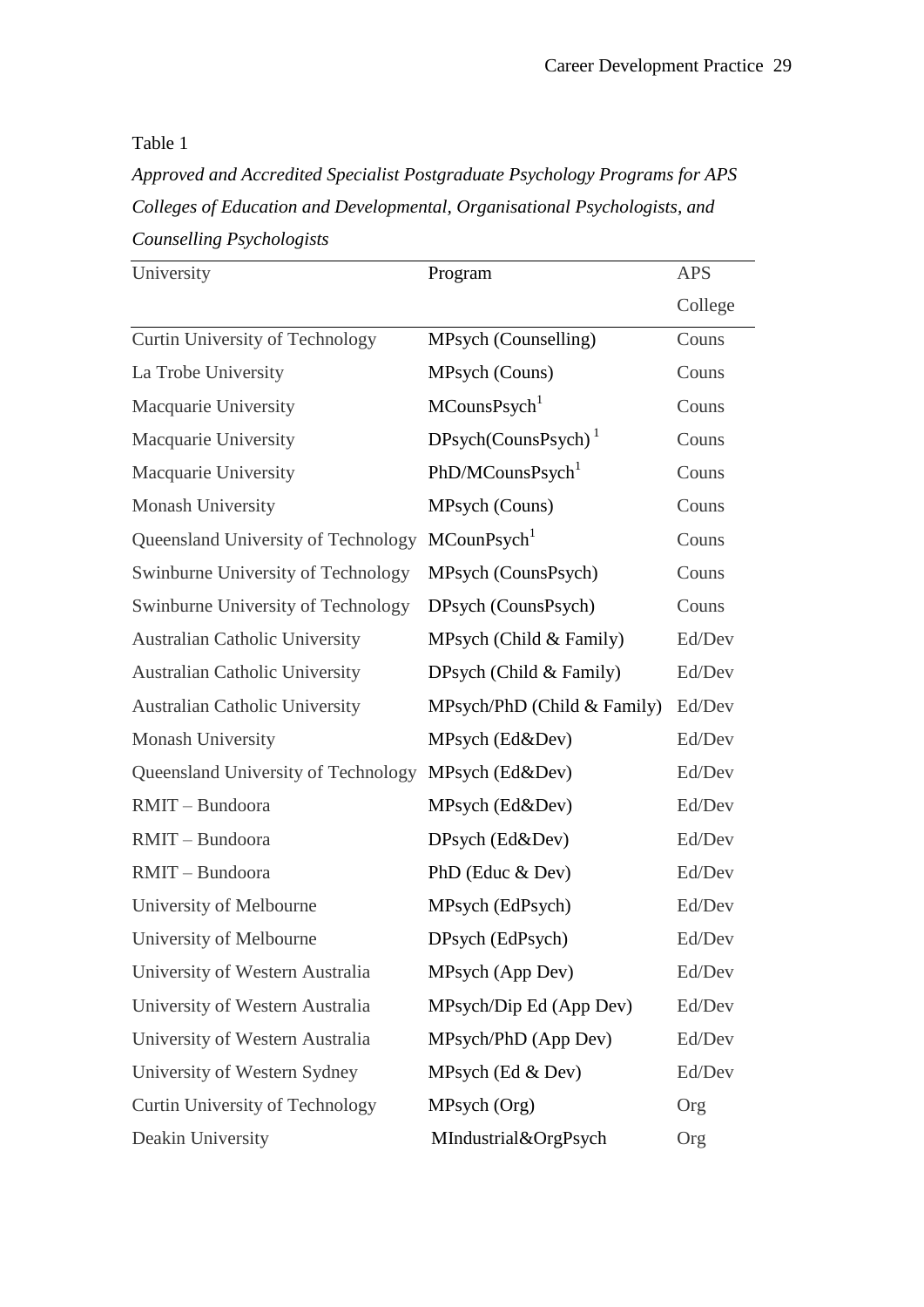| Griffith University             | MPsych (Org)                | Org |
|---------------------------------|-----------------------------|-----|
| Griffith University             | $PhD$ (Org)                 | Org |
| Griffith University             | MOrgPsych                   | Org |
| Griffith University             | DPsych (Org)                | Org |
| Griffith University             | PhD OrgPsych                | Org |
| Macquarie University            | MOrgPsych                   | Org |
| Macquarie University            | DPsych(OrgPsych)            | Org |
| Macquarie University            | PhD/MOrgPsych               | Org |
| Monash University               | MPsych(Org)                 | Org |
| Monash University               | DPsych(Org)                 | Org |
| Murdoch University              | MAppPsych/PhD               | Org |
|                                 | (Occupational)              |     |
| Murdoch University              | MAppPsych (Occupational)    | Org |
| Murdoch University              | DPsych (Occupational)       | Org |
|                                 | MPsych (Org & Human         | Org |
| University of Adelaide          | Factors)                    |     |
| University of Melbourne         | MPsych (Org/Industrial)     | Org |
| University of Melbourne         | DPsych (Org/Industrial)     | Org |
| University of Melbourne         | MPsych (Org/Ind) / PhD      | Org |
| University of New South Wales   | MPsych (Organisational)     | Org |
| University of New South Wales   | MPsych/PhD (Organisational) | Org |
| University of Queensland        | MOrgPsych                   | Org |
| University of Queensland        | PhD (Organisational         | Org |
|                                 | Psychology)                 |     |
| University of South Australia   | MPsych (Work & Org)         | Org |
| University of South Australia   | DPsych (Org)                | Org |
| University of Western Australia | MPsych (Ind&Org)            | Org |
| University of Western Australia | MPsych/PhD (Ind&Org)        | Org |

*Note*. Couns = Counselling Psychology; Ed/Dev = Educational and Developmental Psychology; and Org

 $=$  Organisational Psychology. <sup>1</sup>No longer offered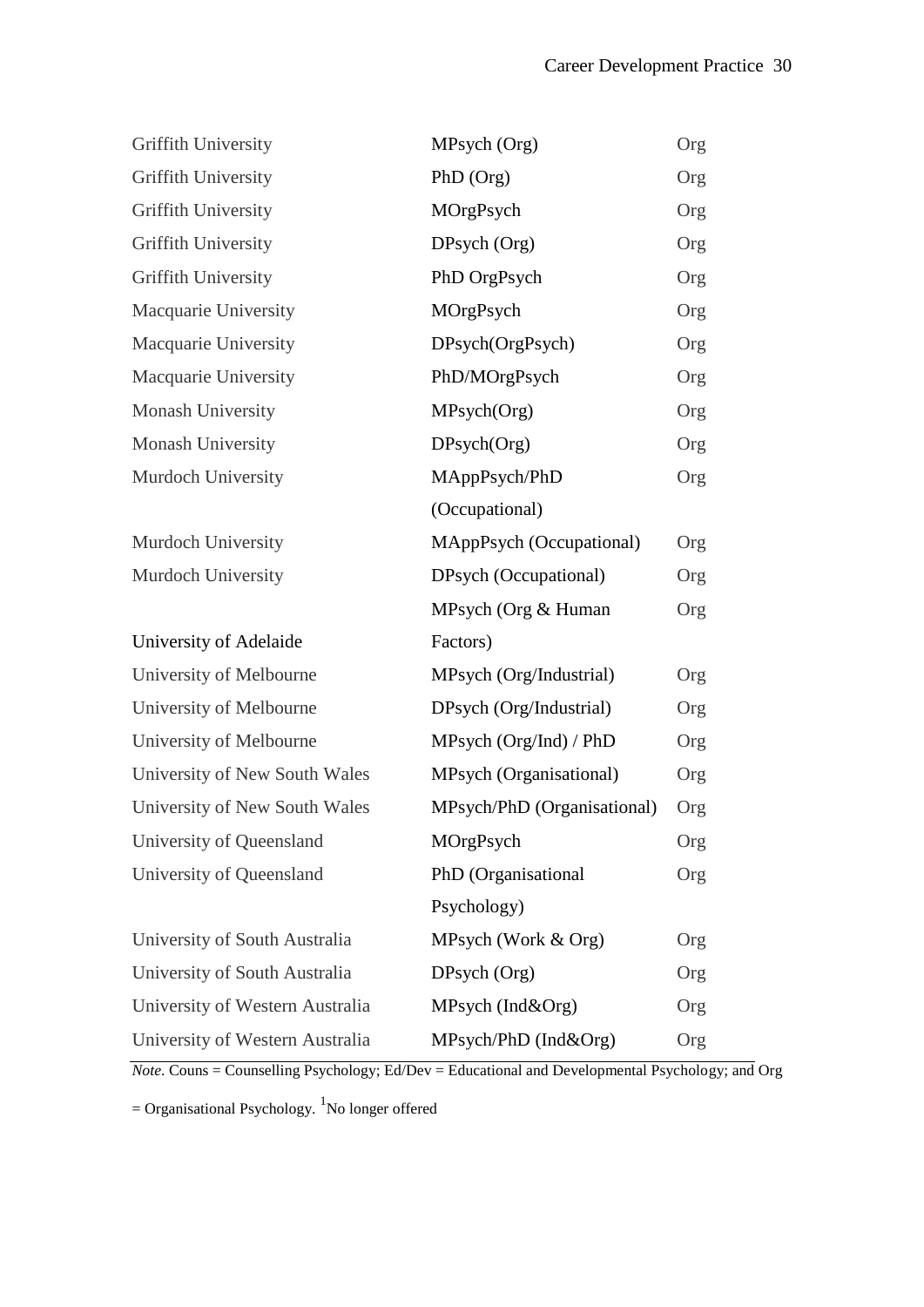# Table 2

Cross-Reference of University Postgraduate Programs to Professional Standards for

| University | Program                      | CD theory                                                                                                                                                                                                                                                                                                                                                                                                                  | Labour<br>Market | Advanced<br>Communicatio                                                                                                                                | Ethical<br>Practice                                                                              | Diversity                                                 |
|------------|------------------------------|----------------------------------------------------------------------------------------------------------------------------------------------------------------------------------------------------------------------------------------------------------------------------------------------------------------------------------------------------------------------------------------------------------------------------|------------------|---------------------------------------------------------------------------------------------------------------------------------------------------------|--------------------------------------------------------------------------------------------------|-----------------------------------------------------------|
| Griffith   | MOrgPsych<br>DPsych<br>(Org) | 7416PSY:The<br>Employment<br>Lifecycle-<br>choosing a<br>career,<br>transitioning<br>within and out<br>of workforce,<br>vocational<br>interests<br>7403PSY:Psych<br>ological<br>Assessment,<br>includes<br>vocational<br>assessment,<br>career decision-<br>making, &<br>vocational<br>choice<br>7407PSY:Psych<br>ology of<br>Learning $&$<br>Development-<br>how people<br>develop and<br>manage careers<br>is considered |                  | $\mathbf n$<br>7406PSY:Coun<br>selling in the<br>workplace (no<br>specific<br>reference to<br>career<br>development)                                    | 7404PSY<br>Change<br>Management                                                                  |                                                           |
| <b>QUT</b> | MPsych<br>(Ed&Dev)           | SPN640:<br>Developmental<br>and educational<br>assessment,<br>learning<br>difficulties<br>assessment                                                                                                                                                                                                                                                                                                                       |                  | PYN601:Couns<br>elling $&$<br>Consultation in<br>Educational &<br>Developmental<br>Psychology (no<br>specific<br>reference to<br>career<br>development) | PYN603:<br>Professional<br>Practice in<br>Educational<br>$\&$<br>Development<br>al<br>Psychology | SPN643:<br>Developme<br>ntal<br>Processes &<br>Disability |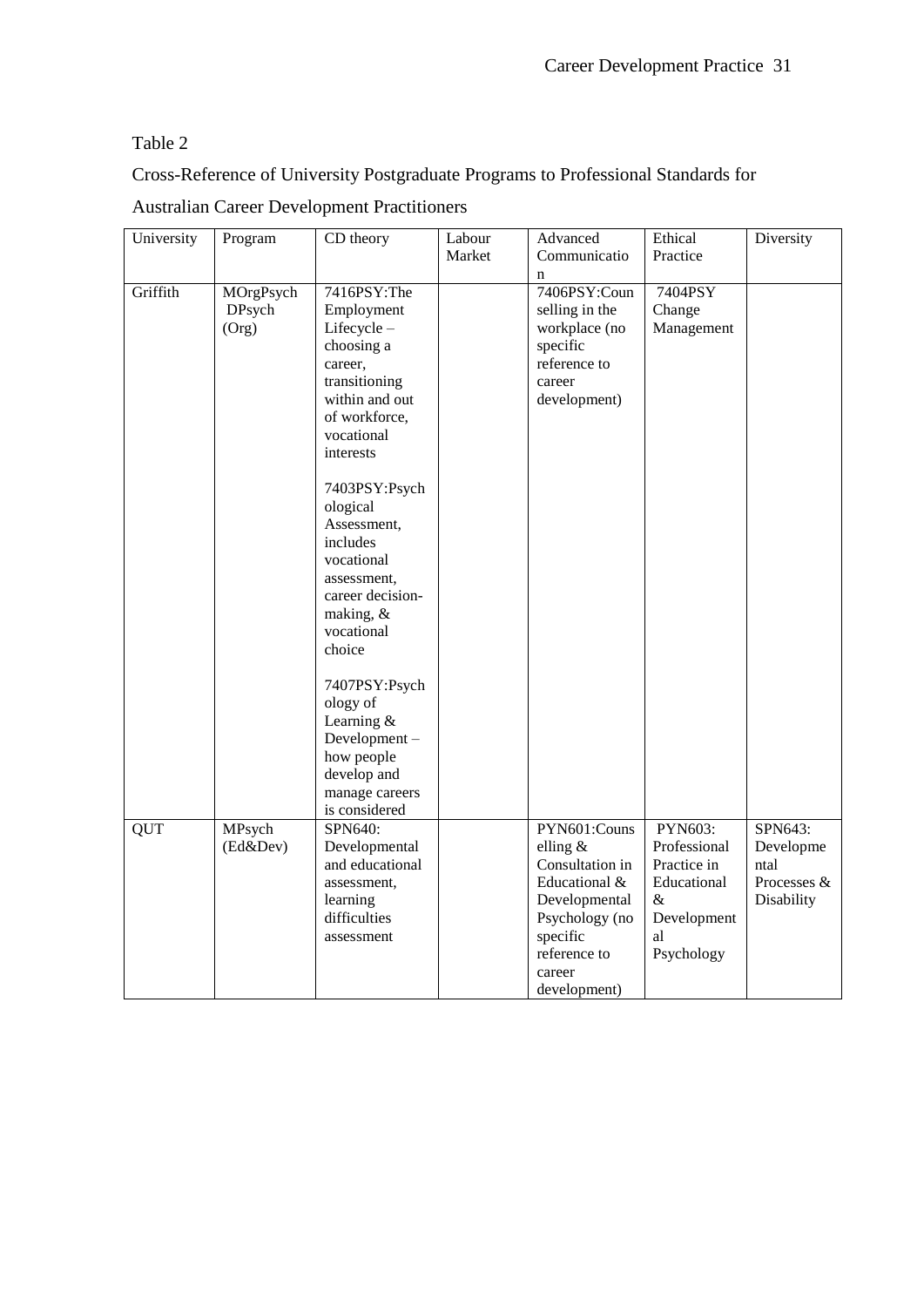| University  | Program                                         | CD theory                                                                                                                                                                                                                                                      | Labour<br>Market                                                                                                                      | Advanced<br>Communicatio<br>n                                                                                                                                                                           | Ethical<br>Practice                                                                                                              | Diversity                                                                                                      |
|-------------|-------------------------------------------------|----------------------------------------------------------------------------------------------------------------------------------------------------------------------------------------------------------------------------------------------------------------|---------------------------------------------------------------------------------------------------------------------------------------|---------------------------------------------------------------------------------------------------------------------------------------------------------------------------------------------------------|----------------------------------------------------------------------------------------------------------------------------------|----------------------------------------------------------------------------------------------------------------|
| <b>UQ</b>   | MOrgPsych                                       | PSYC7494:<br>Advanced<br>Personnel<br>Assessment<br><i>(includes)</i><br>reference to<br>vocational<br>interests)                                                                                                                                              |                                                                                                                                       | PSYC7434:<br>Organisational<br>Communicatio<br>n & PSYC7604<br>Professional<br>Skill<br>Development<br>for<br>Organisational<br>Psychologists<br>(no specific<br>reference to<br>career<br>development) | PSYC7604:<br>Professional<br><b>Skills</b><br>Development<br>for<br>Organisation<br>al<br>Psychologist<br>S                      |                                                                                                                |
| Macquarie   | <b>MCounsPsyc</b><br>h (No longer<br>available) |                                                                                                                                                                                                                                                                |                                                                                                                                       |                                                                                                                                                                                                         |                                                                                                                                  |                                                                                                                |
|             | MOrgPsych                                       | PSYO940:<br>Psychological<br>Assessment &<br>Evaluation<br>PSYC911:<br>Advanced<br>Lifespan<br>Psychology for<br>Counsellors (no<br>specific<br>reference to<br>career<br>development)                                                                         |                                                                                                                                       | PSYO921Orga<br>nisational<br>Change $&$<br>Development<br>(no specific<br>reference to<br>career<br>development)                                                                                        | PSY863:<br>Research<br>Design $&$<br>Evaluation                                                                                  |                                                                                                                |
| <b>UNSW</b> | MPsych<br>(Org)                                 | PSYC7001:Psyc<br>hological<br>Assessment<br>1(includes<br>reference to<br>vocational<br>interests)<br>PSYC7115:Voc<br>ational<br>Interviewing &<br>Counselling -<br>theory and<br>practice of<br>career choice &<br>development,<br>career decision-<br>making | <b>PSYC7115</b><br>:Vocational<br>Interviewin<br>g $\&$<br>Counsellin<br>g includes<br>the role of<br>occupation<br>al<br>information | PSYC7115:Vo<br>cational<br>Interviewing &<br>Counselling                                                                                                                                                | Four courses<br>in<br>professional<br>& ethical<br>practice (e.g.,<br>PSYC7124)<br>include<br>career<br>development<br>workshops | PSYC7115:<br>Vocational<br>Interviewin<br>g &<br>Counselling<br>includes<br>reference to<br>minority<br>groups |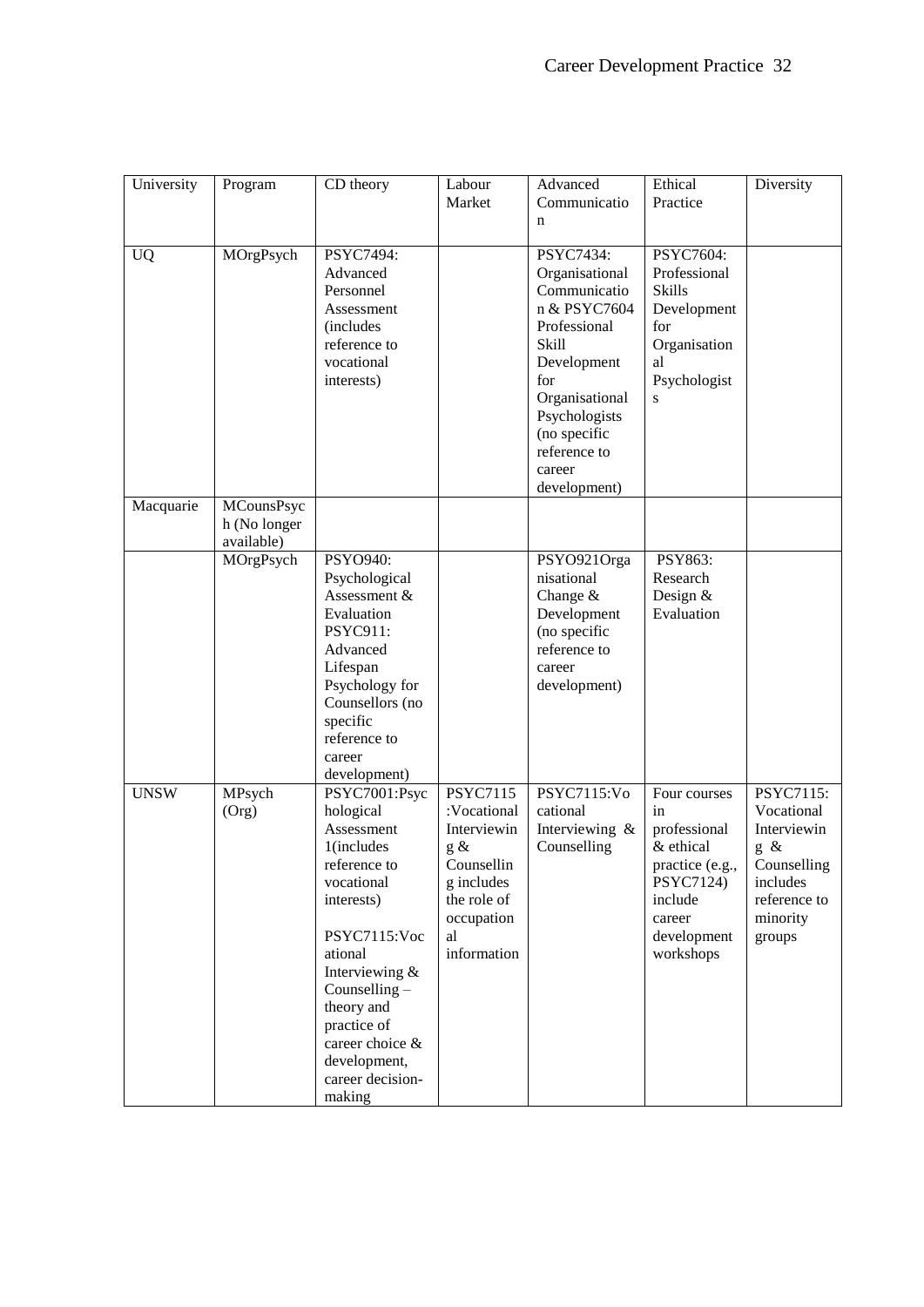| University      | Program                            | CD theory                                                                                                                                                                                                                                                                                                            | Labour<br>Market | Advanced<br>Communicatio<br>n                                                                                                                                        | Ethical<br>Practice                                          | Diversity                                                                                                                                                                  |
|-----------------|------------------------------------|----------------------------------------------------------------------------------------------------------------------------------------------------------------------------------------------------------------------------------------------------------------------------------------------------------------------|------------------|----------------------------------------------------------------------------------------------------------------------------------------------------------------------|--------------------------------------------------------------|----------------------------------------------------------------------------------------------------------------------------------------------------------------------------|
| <b>UWS</b>      | MPsych (Ed<br>$&$ Dev)             | Psychological<br>Assessment;<br>Developmental<br>Psychology (no<br>specific<br>reference to<br>career<br>development)                                                                                                                                                                                                |                  | Counselling<br>and ethical<br>practice (no<br>specific<br>reference to<br>career<br>development)                                                                     | Core Skills:<br>Counselling<br>& Ethical<br>Practice         | Counsellin<br>g Children,<br>Adolescents<br>, & Families<br>(no specific<br>reference to<br>career<br>developmen<br>t)                                                     |
| UniAdelaid<br>e | MPsych (Org<br>& Human<br>Factors) | PSYCHOL7207<br>Human<br>Resource<br>Management-<br>considers issues<br>of career<br>development<br>PSYCHOL7211<br>:Psychological<br>Assessment: (no<br>specific<br>reference to<br>career<br>development)                                                                                                            |                  | PSYCHOL720<br>9:<br>Organisational<br>Behaviour &<br>Management<br>includes<br>communication<br>as a topic (no<br>specific<br>reference to<br>career<br>development) | PSYCHOL7<br>210:<br>Professional<br>& Ethical<br>Practice    | PSYCHOL7<br>207 Ji,am<br>Resource<br>Managemen<br>tconsiders<br>cultural<br>diversity in<br>workplace,<br><b>PSYCHOL</b><br>7110:<br>Rehabilitati<br>on $\&$<br>Disability |
| <b>UniSA</b>    | MPsych<br>(Work &<br>Org)          | Psychological<br>Assessment<br>course (no<br>specific<br>reference to<br>career<br>development)<br>Assessment &<br>Development<br>Centre -<br>includes career<br>development as<br>a topic<br><b>Advanced Work</b><br>&<br>Organisational<br>Psychology -<br>makes reference<br>to career<br>development<br>theories |                  | Counselling<br>(not specific to<br>career<br>development)                                                                                                            | Professional<br>$Psychology -$<br>Includes<br>ethical issues |                                                                                                                                                                            |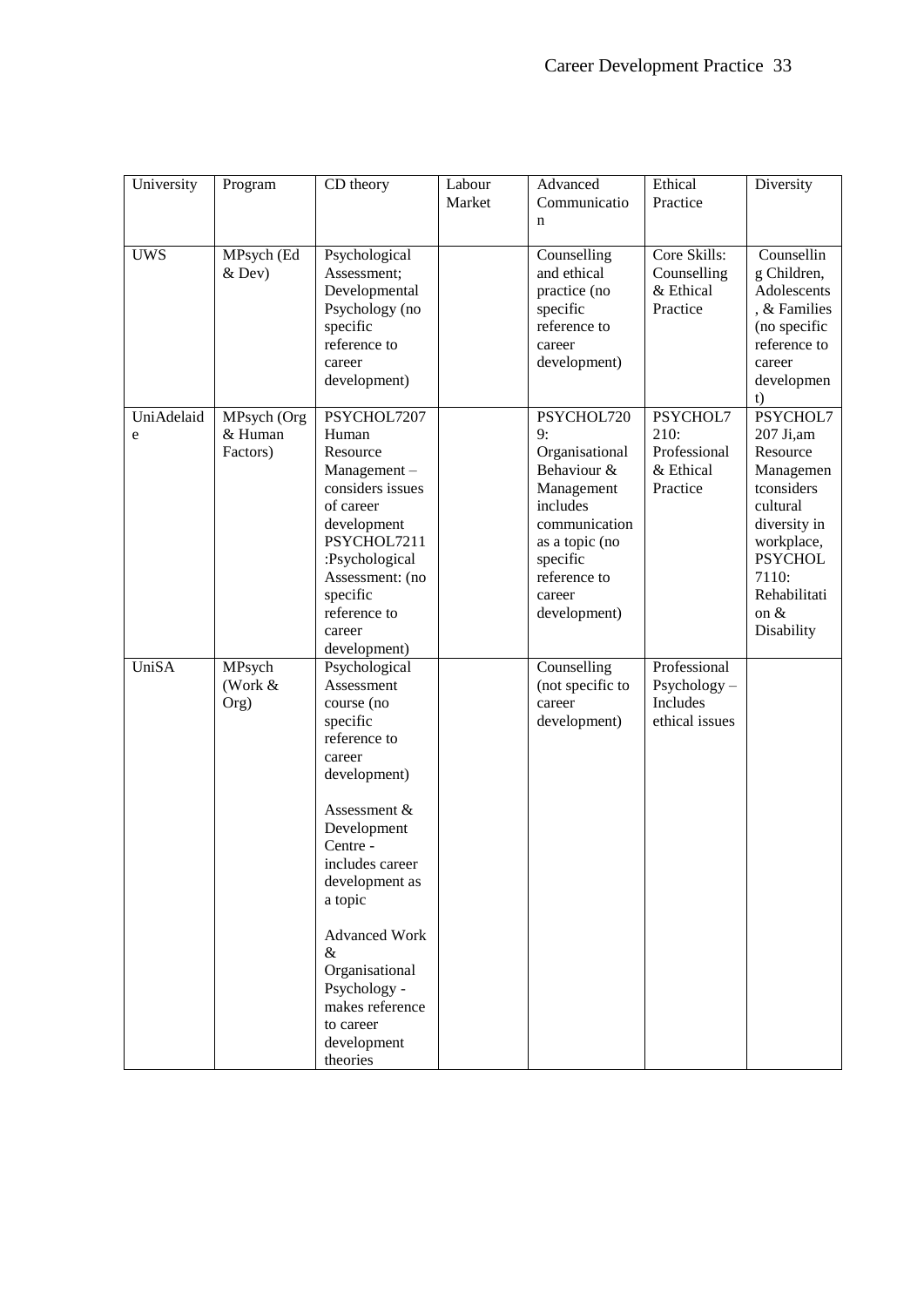| University | Program                                  | CD theory                                                                                                                         | Labour<br>Market | Advanced<br>Communicatio<br>n                                                                                                             | Ethical<br>Practice                                                                                                                              | Diversity                                                                                                                                                 |
|------------|------------------------------------------|-----------------------------------------------------------------------------------------------------------------------------------|------------------|-------------------------------------------------------------------------------------------------------------------------------------------|--------------------------------------------------------------------------------------------------------------------------------------------------|-----------------------------------------------------------------------------------------------------------------------------------------------------------|
| <b>ACU</b> | MPsych<br>(Child &<br>Family/Ed&<br>Dev) | Psychological<br>assessment<br>courses (e.g.,<br>PSYC600<br>Clinical<br>Assessment)<br>(not specific to<br>career<br>development) |                  | PSYC604<br>Approaches to<br>Counselling $&$<br>Theory (no<br>specific<br>reference to<br>career<br>development)                           | PSYC602 &<br>PSYC604-<br>Includes<br>ethical<br>issues/princi<br>ples                                                                            |                                                                                                                                                           |
| Deakin     | MIndustrial<br>& OrgPsych                | <b>HPS758</b><br>Psychological<br>Assessment in<br>Organisations<br>(no specific<br>reference to<br>career<br>development)        |                  | <b>HPS720</b><br>Conflict,<br>Negotiation, &<br>Mediation (no<br>specific<br>reference to<br>career<br>development)                       | <b>HPS759</b><br>Issues in<br>Professional<br>Ind/Org<br>Psychology;<br><b>PPS758</b><br>Psychologica<br>1 Assessment<br>in<br>Organisation<br>S |                                                                                                                                                           |
| La Trobe   | MPsych<br>(Couns)                        | PSY5MAA;<br>PSY5MAB-<br>Psychological<br>assessment<br>courses (no<br>specific<br>reference to<br>career<br>development)          |                  | Individual &<br>group<br>counselling<br>courses (e.g.,<br>PSY5MGC;<br>PSY5MSA) -<br>no specific<br>reference to<br>career<br>development) | PSY5MAA<br>Psychologica<br>1 Assessment                                                                                                          |                                                                                                                                                           |
| Monash     | MPsych<br>(Couns)                        | EDF6502<br>Clinical<br>Assessment &<br>Psychopatholog<br>y (no specific<br>reference to<br>career<br>development)                 |                  | EDF6503<br>Advanced<br>Professional<br>Counselling<br>Psychology (no<br>specific<br>reference to<br>career<br>development)                | EDF6503<br>Advanced<br>Professional<br>Counselling<br>Psychology<br>Ethical issues                                                               | EDF6501<br>Counselling<br>Psychology:<br>Theory,<br>Research &<br>Practice                                                                                |
|            | MPsych<br>(Ed&Dev)                       | EDF6511<br>Cognitive,<br>Personality &<br>Educational<br>Assessment (no<br>specific<br>reference to<br>vocational<br>assessment)  |                  | <b>EDF6504</b><br>Anxiety<br>Disorders &<br>Counselling<br>Skills (no<br>specific<br>reference to<br>career<br>development)               | EDF6512:<br>Intervention<br>Actoss the<br>Lifespan &<br>Research<br>Implications                                                                 | EDF6510<br>Exceptionali<br>ty:<br>Assessment,<br>Intervention<br>& Research;<br>EDF6511<br>Cognitive,<br>Personality<br>$\&$<br>Educational<br>Assessment |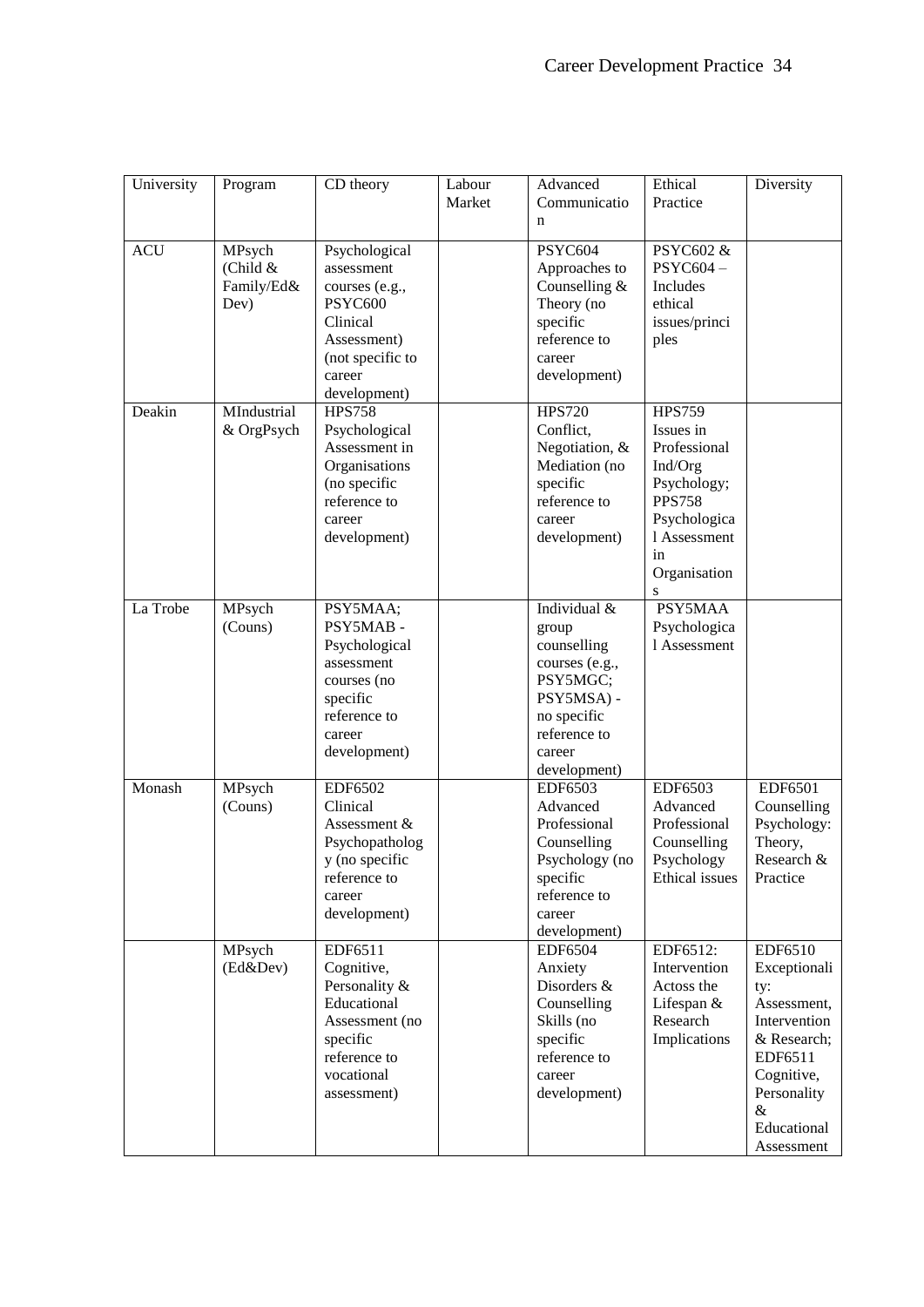| University<br>CD theory<br>Labour<br>Advanced<br>Ethical<br>Program    | Diversity    |
|------------------------------------------------------------------------|--------------|
| Market<br>Communicatio<br>Practice                                     |              |
| n                                                                      |              |
| MOP6031<br>MPsych<br><b>MOP5021</b><br>MOP5011<br>Monash               | Course       |
| Legal $&$<br>(Org)<br>Personnel<br>Psychological                       | objectives   |
| Interventions in<br>Ethical<br>Assessment -                            | refer to     |
| Organisations<br>Issues in<br><i>(includes)</i>                        | cultural     |
| (no specific<br>Professional<br>assessment of                          | diversity    |
| reference to<br>Practice<br>personality                                |              |
| abilities, and<br>career                                               |              |
| specific work<br>development)                                          |              |
| skills)                                                                |              |
| Foundations of<br><b>RMIT</b><br>MPsych<br>Assessment &<br>Foundations |              |
| (Ed&Dev)<br>Intervention<br>Practice (no<br>of Practice -              |              |
| DPsych<br>specific<br>refers to<br>courses (no                         |              |
| reference to<br>(Ed&Dev)<br>specific<br>ethical                        |              |
| reference to<br>principles<br>career                                   |              |
| development)<br>career                                                 |              |
| development)                                                           |              |
| Swinburne<br>MPsych<br>HAY527/HAY6<br><b>HAY530-</b><br>HAY543-        |              |
| <b>HAY630</b><br>27 Advanced<br><b>HAY643</b><br>(CounsPsych           |              |
| Psychological<br>Counselling<br>Professional,                          |              |
| Theories &<br>DPsych<br>Assessment (no<br>Ethical &                    |              |
| (CounsPsych<br>specific<br>Skills (no<br><b>Legal Issues</b>           |              |
| reference to<br>specific                                               |              |
| reference to<br>career                                                 |              |
| development)<br>career                                                 |              |
| development)                                                           |              |
| 512 907<br>UniMelb<br>MPsych<br>512 990<br>512951                      |              |
| Assessment in<br>Interviewing<br>Ethics &<br>(Org/Industri             |              |
| al)<br>Organisational<br>Professional<br>and                           |              |
| <b>DPsych</b><br>Counselling<br>Contexts (no<br><b>Issues</b>          |              |
| specific<br>(no specific<br>Org/Ind)                                   |              |
| reference to<br>reference to                                           |              |
| career<br>career                                                       |              |
| development)<br>development)                                           |              |
| 476-651<br>MPsych<br>476-651<br>476-649                                | 476-         |
| (EdPsych)<br>Psychological<br>Working in<br>Psychologica               | 653 Excepti  |
| DPsych<br>Tests (no<br>Groups (no<br>1 Tests                           | onality:Asse |
| (EdPsych)<br>specific<br>specific<br>(refers to                        | ssment &     |
| reference to<br>reference to<br>ethics)                                | Intervention |
| career<br>career                                                       | (no specific |
| development)<br>development)                                           | reference to |
| 476-652                                                                | career       |
| 476-648<br>Counselling                                                 | developmen   |
| <b>Differences</b><br>Skills for                                       | t)           |
| Educational<br>(research in                                            |              |
| Psychologists<br>interests                                             |              |
| considered, but<br>(no specific                                        |              |
| no specific<br>reference to                                            |              |
| reference to<br>career                                                 |              |
|                                                                        |              |
| development)<br>career                                                 |              |